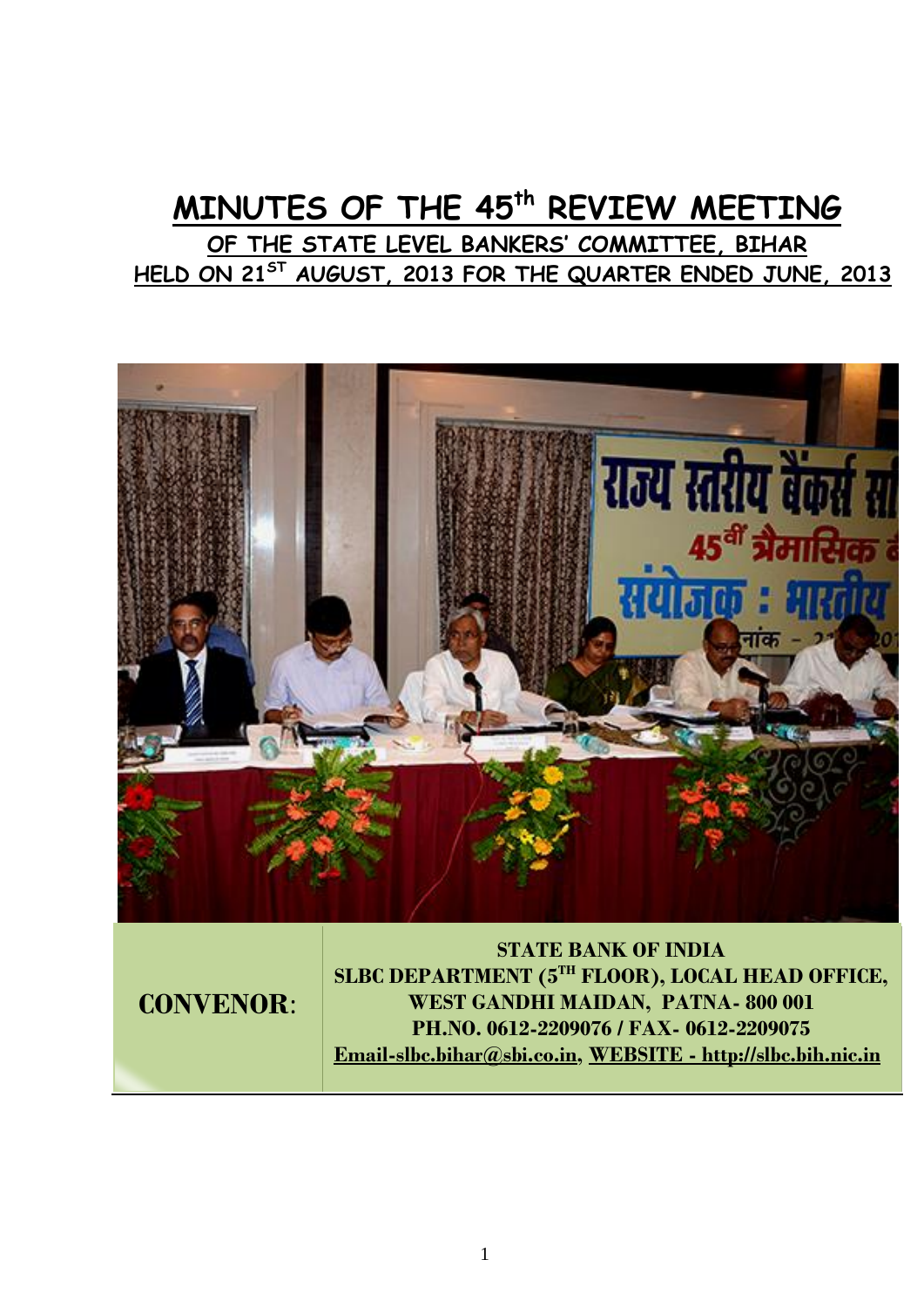## **MINUTES OF THE 45th REVIEW MEETING OF THE STATE LEVEL BANKERS' COMMITTEE, BIHAR FOR THE QUARTER ENDED JUNE 2013 HELD ON 21ST AUGUST, 2013**

The 45<sup>th</sup> review meeting of State Level Bankers' Committee, Bihar was held on the 21<sup>st</sup> August, 2013 at Hotel Chanakya, Patna under the Chairmanship of **Shri Nitish Kumar, Chief Minister, Govt. of Bihar.** The meeting was also attended by the Agriculture Minister Shri Narendra Singh, Industry Minister Smt. Renu Kumari Kushwaha and senior officials of Government and Banking industry. The list of participants is enclosed as Annexure I.

Delivering the keynote address, Shri Jeevandas Narayan, Deputy Managing Director, SBI & Convenor SLBC welcomed the Hon'ble Chief Minister, Government of Bihar, other Hon'ble Ministers, Chief Secretary, senior functionaries of Banks, State & Central Government and all others present in the meeting.

Shri Narayan briefly outlined the achievement of banks operating in the State as on 30<sup>th</sup> June 2013, under the Annual Credit Plan: 2013-14. He apprised the House that during the review period of F.Y. 2013-14, the Banks achieved approx 17% of their annual ACP target (Rs 62000 Crore) registering a Y-o-Y growth of 51%.

On CD ratio, the DMD, SBI expressed that the Banks in the State have achieved 40% mark as on June, 2013 and have attained incremental CD ratio of 52% during the last year. He assured the House that the banks in the State would strive to sustain the trend and improve the ratio further with active support from the State Government.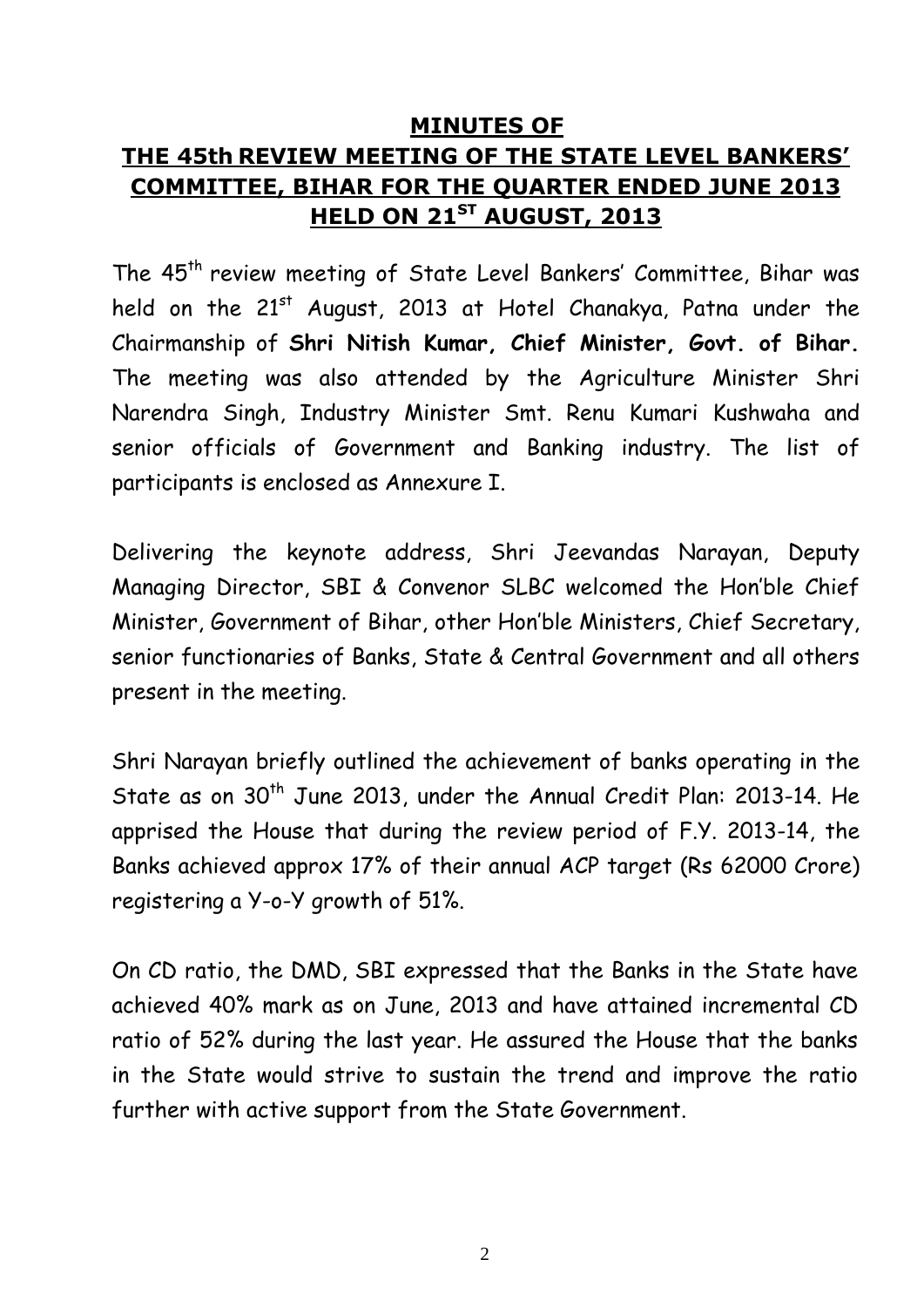Shri Narayan expressed his satisfaction on improvement in credit dispensation under KCC in the State. He also reiterated that Education Loan was a priority area for the Banks in the State and accordingly target for Education Loan during the year had been kept as double of last year's target.

DMD, SBI requested the Bankers to achieve the allotted target for opening 750 branches during the FY. He also appealed to the Bankers to give preference to the un-banked Gram Panchayats while opening of branches. He remarked that apart from the network of branches, 613 ATMs were added by Banks during the year and that is also facilitating people in getting Banking services.

On Direct Benefit Transfer, the DMD, SBI requested the member banks to implement the DBT scheme by taking timely measures with regard to opening accounts of the beneficiaries, installing ATMs and issuing ATM Cards to all eligible beneficiaries. In this connection, he also desired that the support of the district administration be provided for removing anomaly in the list of beneficiaries, tracing and identification of the beneficiaries and providing their Aadhar number to the respective LDMs.

At the end, Shri Narayan expressed his happiness that on-line submission of SLBC data by member Banks has been put in place which would greatly facilitate compilation of data of the State and thanked the State Government for providing all support to the banks to bolster the collective campaign for the development of the State.

The Regional Director, Reserve Bank of India, Shri M K Verma, in his address commended the Banking fraternity for achieving the Benchmark in case of Priority Sector Lending, Agri lending, Lending to women as well as to the weaker sections. He was hopeful that the Banks in the State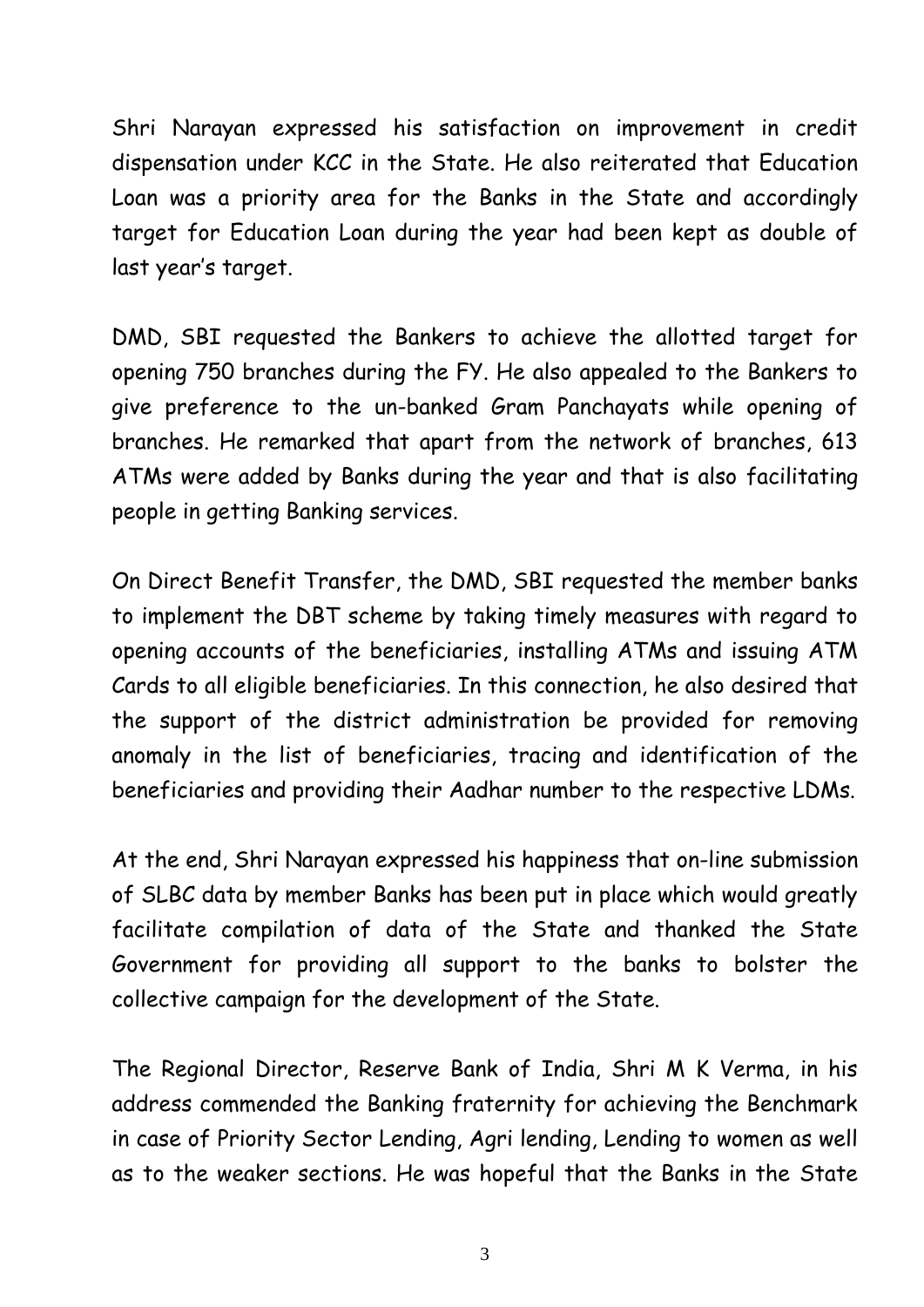would achieve the target of opening 750 branches during the Financial Year.

The RD, RBI expressed his concern at the low CD ratio of the State and stressed that more focus was required to be given in the districts where the CD ratio was less than 25%. In this regard he also requested the State Govt. to ensure full utilization of the amount sanctioned under RIDF. He stated that only two cities of the State appeared in the list of top 100 cities of the country in advances and only one in Deposits, which required urgent attention from all concerned for improvement in the position.

On Financial Inclusion, the RD, RBI requested all the Banks to cover all the allotted villages with population below 2000, within the stipulated timeline, through BCs, USBs or Brick & Mortar branches. He also desired more coordination between banks and Government Officials for smooth implementation of Direct Benefit Transfer in the State.

The Regional Director, RBI expressed serious concern at high NPA level of Banks in the State. Compared to the macro level of 4%, it was more than 7% in the State. This, he reiterated, had an adverse impact on fresh lending by the Banks. The RD advised the Banks to undertake vigorous efforts towards recovery of bank's dues and urged the State Government to help the Banks in their recovery efforts. He also requested the State Government to sensitize the functionaries at district level to give adequate attention towards disposal of Certificate Cases, execution of Possession Notices under SARFAESI Act and action against the big defaulters of the district so that Banks can recover their dues from the defaulters.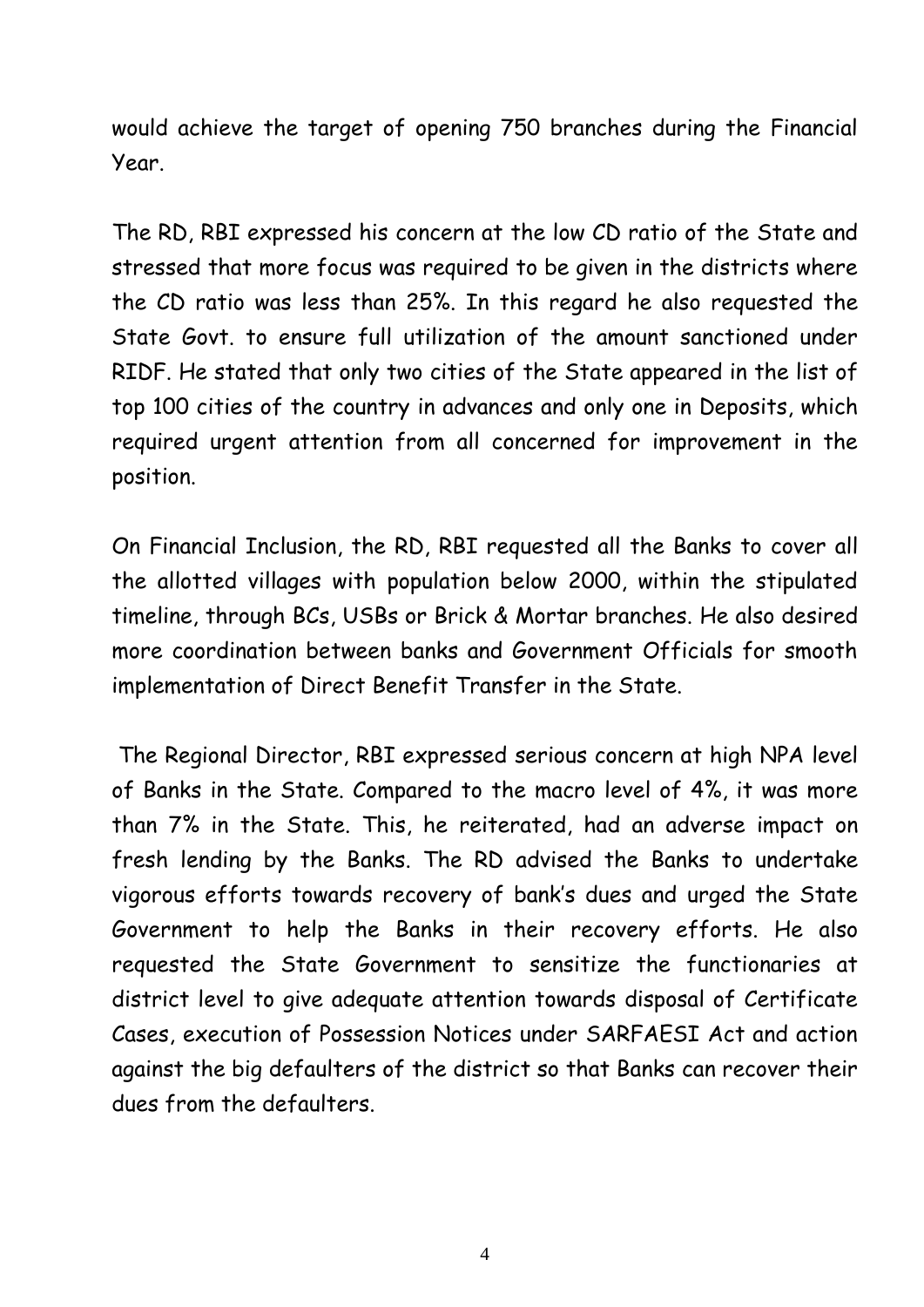The RD, RBI emphasized on the need to take stringent action against entities collecting Public deposits without RBI's approval. He requested the State Government to be more vigilant towards the activities of Chit Funds in the State.

Stressing on the effectiveness of various forums functioning under the Lead Bank Scheme, the RD, RBI appealed for appropriate level of participation by Banks and Government to make the meetings meaningful. He requested the State Government to issue necessary instructions to the concerned officials to facilitate holding of these meetings as per the calendar and also for right level participation in these meetings.

In view of frequent reference by Bankers on the issue of forged Land Possession Certificate, the RD RBI appealed to the Government to consider permitting verification of land records by bankers and also for early digitization of land records so as to improve credit delivery in the State.

Shri Verma reiterated the instructions of the Government towards organizing at least one Financial Literacy camp per month by each rural branch, with stress on account opening and remarked that through such initiative account opening of minimum one person per Household could be achieved.

At the end, the Regional Director requested the State Government to expedite the process of e-payment as well as computerization & networking of Treasuries and urged upon the Banks to designate branches for exchange of soiled and mutilated notes.

The Minister of Industry, Government of Bihar, Smt. Renu Kumari Kushwaha, in her address, called for greater participation of Banks in

5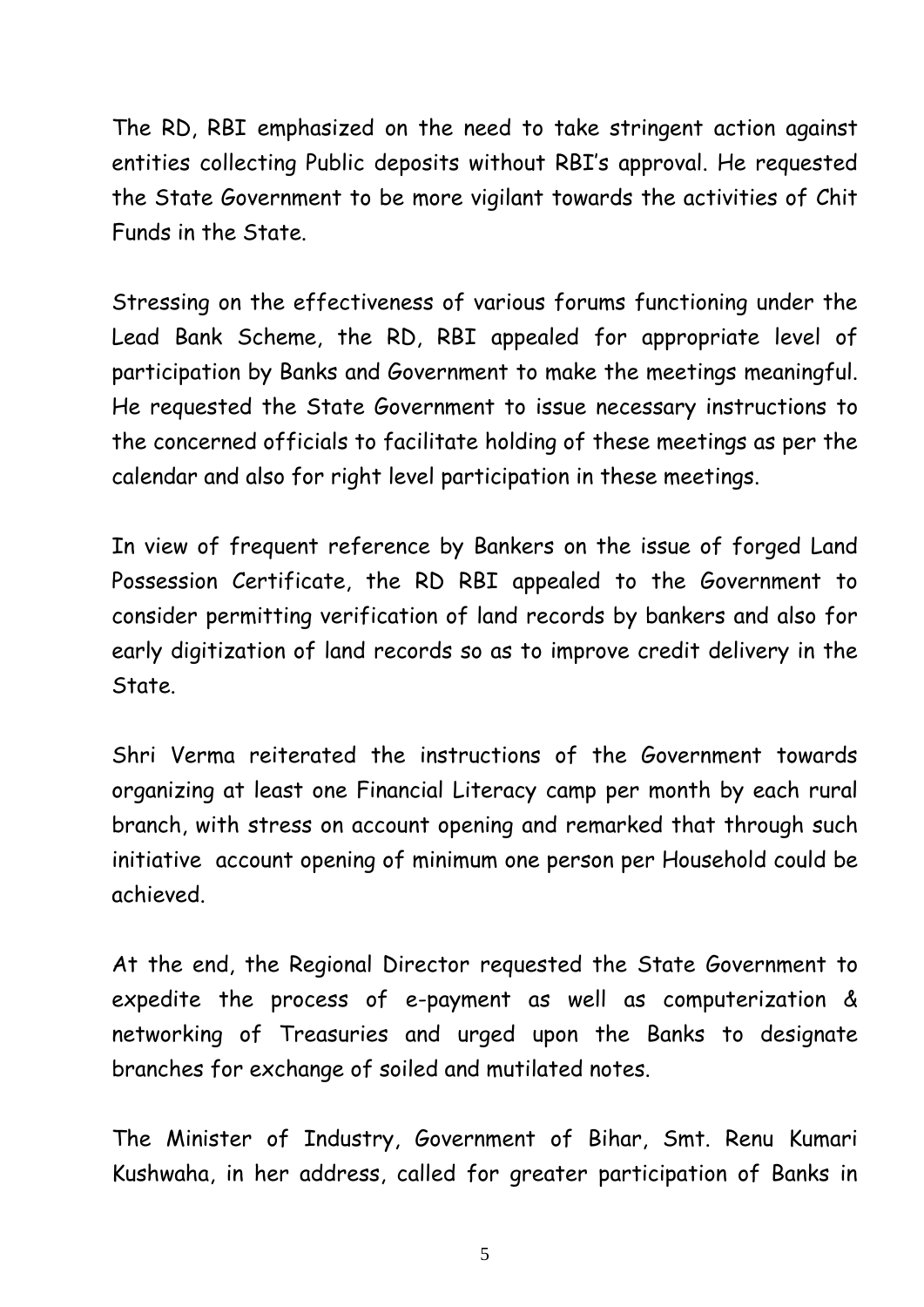financing to Industry sector in the State. She urged upon Banks to give focussed attention to financing under Food Processing, PMEGP and Weaver's Credit Card.

The Agriculture Minister Shri Narendra Singh, in his address, impressed upon the Bankers to actively participate in financing two core areas of the State's economy viz. Agriculture and Industry. He suggested that Banks should remove the difficulties being faced by farmers in getting KCC loans.

The Hon'ble Chief Minister, Government of Bihar, Shri Nitish Kumar welcoming all participants expressed his happiness to attend the SLBC meeting for the second time in the same year. He complimented Shri Jeevandas Narayan for his promotion to the rank of Deputy Managing Director of State Bank of India.

Shri Kumar highlighted the importance of the SLBC meetings in as much as Hon'ble Finance Minister of the country had attended the last SLBC meeting of the State and on earlier occasions even the Governor, RBI has attended such meetings. He desired that the decisions taken in the last SLBC meeting be implemented.

Dwelling on the Action Points of the last SLBC meeting, the Hon'ble Chief Minister expressed his concern that only 76 branches of Banks had been opened in the first quarter of the FY against the annual target of opening 750 branches in the State during the year 2013-14. He urged the Bankers to ensure that every Gram Panchayat had a Bank branch in due course. In this connection the CM remarked that Panchayat Sarkar Bhavans (PSBs) are being constructed by the Government in each Gram Panchayat in phased manner and funds have already been allocated at many of the Gram Panchayats. The Panchayat Sarkar Bhavans to be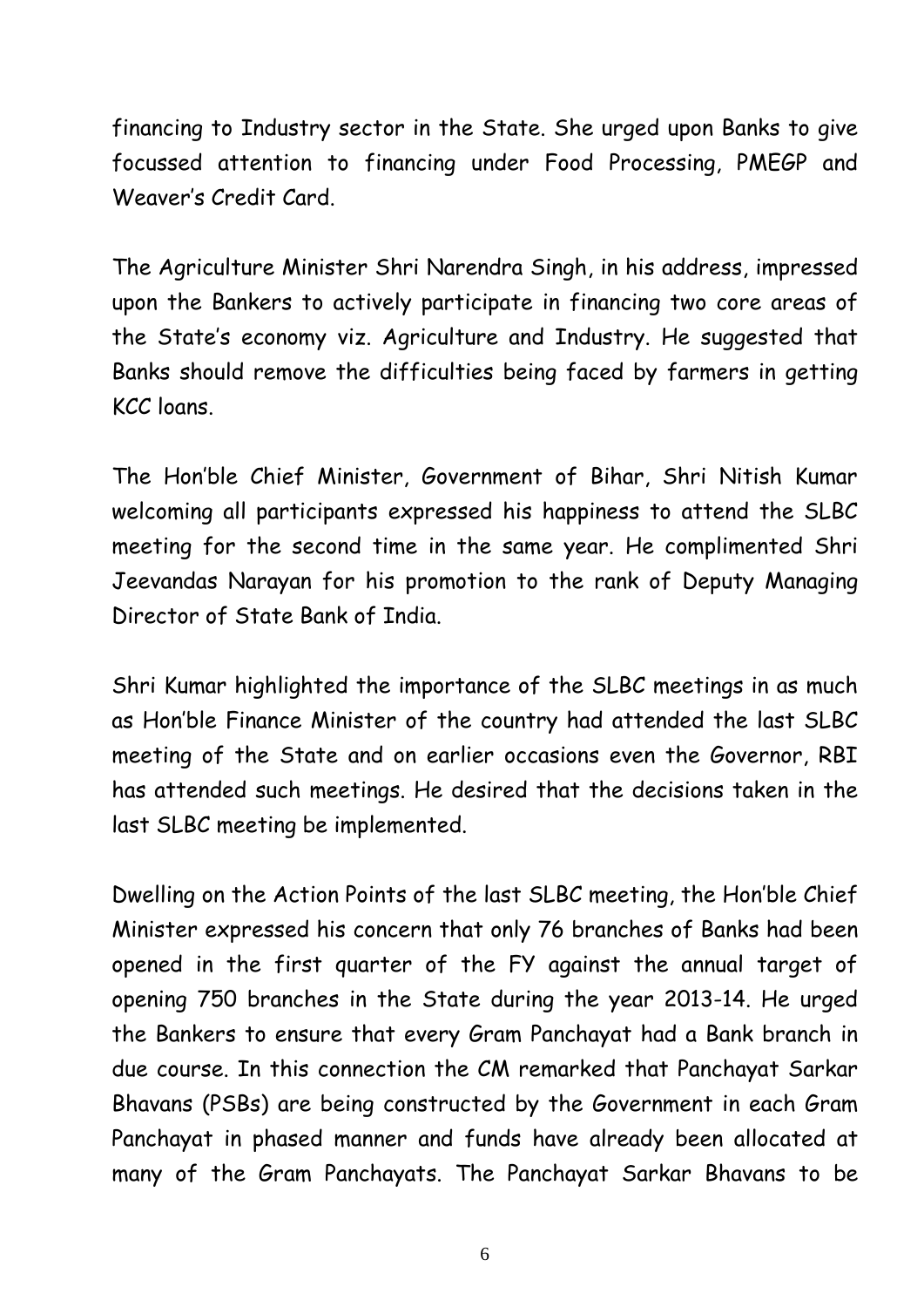utilised for various purposes such as Nyaya Panchayats (judicial Body at Panchayat level) and Common Service Centres (CSC) or Vausdha Kendra (for meeting service related needs of people). He invited the Banks to open branches at such PSBs for which space would be provided to the Banks. This would prove helpful to the people of the area as all facilities would become available to them at one place. The Hon'ble Chief Minister further stated that at many Gram Panchayats Bank branches already existed and the Banks can go for opening of branches at those unbanked Gram Panchayats where funds for construction of PSBs is being released in the first phase.

On Annual Credit Plan the Hon'ble Chief Minister expressed his happiness that the size of the Annual Credit Plan of the State had been increasing over the years. However, he, expressed his concern that the achievement of Banks under the Annual Credit Plan was not cent percent despite the ACP being prepared by the Banks only. With regard to financing under KCC, the Hon'ble Chief Minister desired that the bankers should undertake regular field visits and closely monitor the performance of branches. This would also help to reduce complaints under KCC. He was critical of large complaints under KCC & Indira Awas Yojana (IAY) and suggested to distribute Pass Books to IAY beneficiaries by organizing Camps.

On low performance during the four Education Loan camps, the Hon'ble Chief Minister desired to know how the Banks planned to achieve the target of financing 80000 Education Loans during the Financial Year. He advised that students lodged complaints regarding Education Loan, in Janata Darbar.

The Hon'ble Chief Minister advocated to the Banks to dispose of all applications received under Food Processing on priority basis. He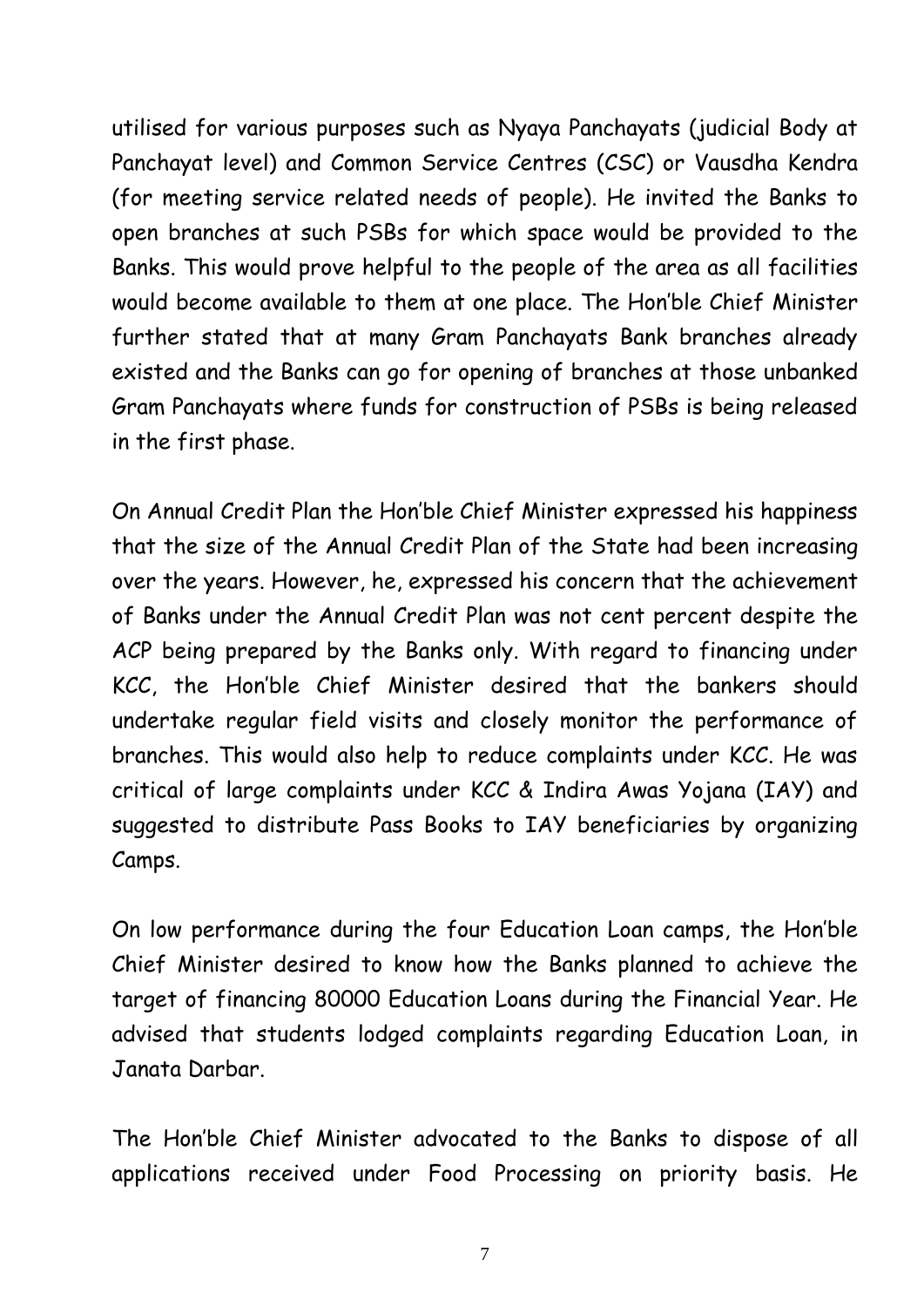remarked that the subsidy provided by the State Government for financing under Food processing was high and Banks should utilize this opportunity by financing more under the Scheme.

On CD ratio, the Hon'ble Chief Minister remarked that though the banks have achieved 40% mark, it was still low. He suggested that by increasing finance to Industries, Food Processing and to Agriculture the CD ratio of the State could be further improved. As 89% people of the State lived in rural areas and 76% people were dependent on Agriculture, he was of the view that special focus on Agriculture was required by the Banks. He also remarked that at the State Government's initiative, the RAINBOW Revolution took place in the State through implementation of Agri Road Map. He suggested that apart from KCC, the Banks should increase financing in other Agri areas such as Godowns, Allied activities, Farm Mechanisation etc. which will not only improve the Marketing/ Processing of Agri produce but will also have positive impact on the CD ratio of the State. For manufacturing Sector, he described that Industrial Policy will also be coming in phases.

The Chief Minister also observed that if Special Status was granted to the State, major Industries will be coming into the State which, in turn, will help to increase the CD ratio of the Banks. He also observed that improvement in CD Ratio was not a social obligation for the Banks rather it was a business obligation for them.

The Chief Minister observed that the Deposits of the Banks in the State is increasing, which reflected good faith of people on Banks. If advances of Banks increase, deposits will further increase resulting in increase of economic activity which will ultimately benefit the Banks.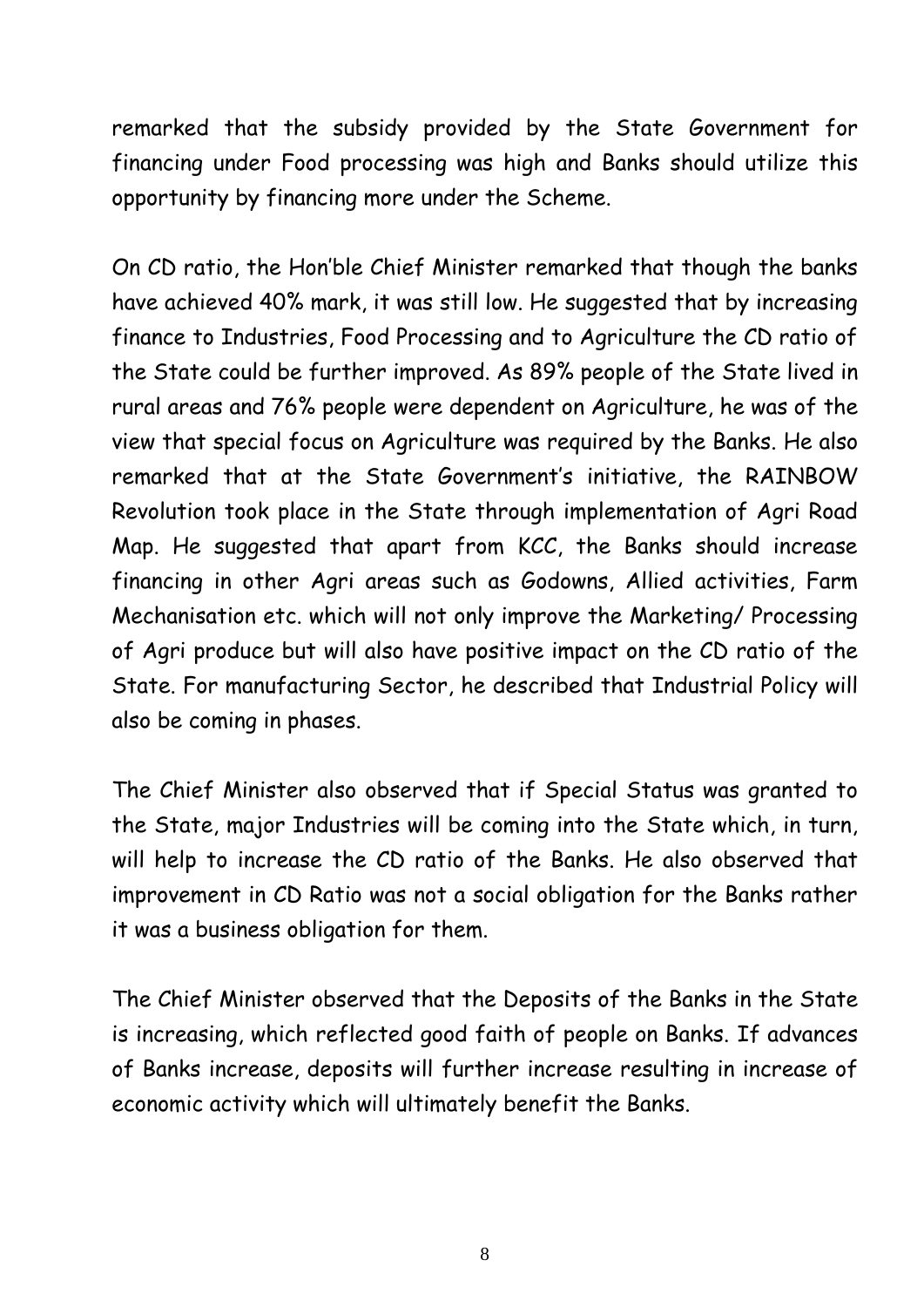Expressing his concern at high NPA of banks in the State, the Chief Minister assured the Banks of full cooperation in recovery efforts of Banks. In this regard he observed that there were mainly small defaulters in the State and the Government machinery shall assist the Banks in recovery of the dues.

Emphasizing on the initiatives of the State Government towards Banking sector in the State, the Hon'ble Chief Minister observed that Senior Deputy Collectors (SDC- Bankings) have been posted in all districts for looking after Banking related issues. He hoped that the Banks in the State will improve CD ratio and achieve the required benchmark for receiving Government deposits.

At the end of his deliberations, the Hon'ble Chief Minister described the Banks as partner of the Government in economic development of the State. He remarked that through bank's participation, the private investment in the State could be increased which would bolster growth of the State and Bihar will also become a developed State. He also commented that holding SLBC on the auspicious day of Raksha Bandhan reflected the bondage between the Banks and the Government.

The Vote of Thanks to the Chief Minister was given by the General Manager, Canara Bank Shri B M Trehan. He thanked the Chief Minister for giving valuable suggestions and guidance to the Banks for their onward journey. On behalf of all Banks he assured the Chief Minister of continued support and participation of Banks in the unique growth story of the State.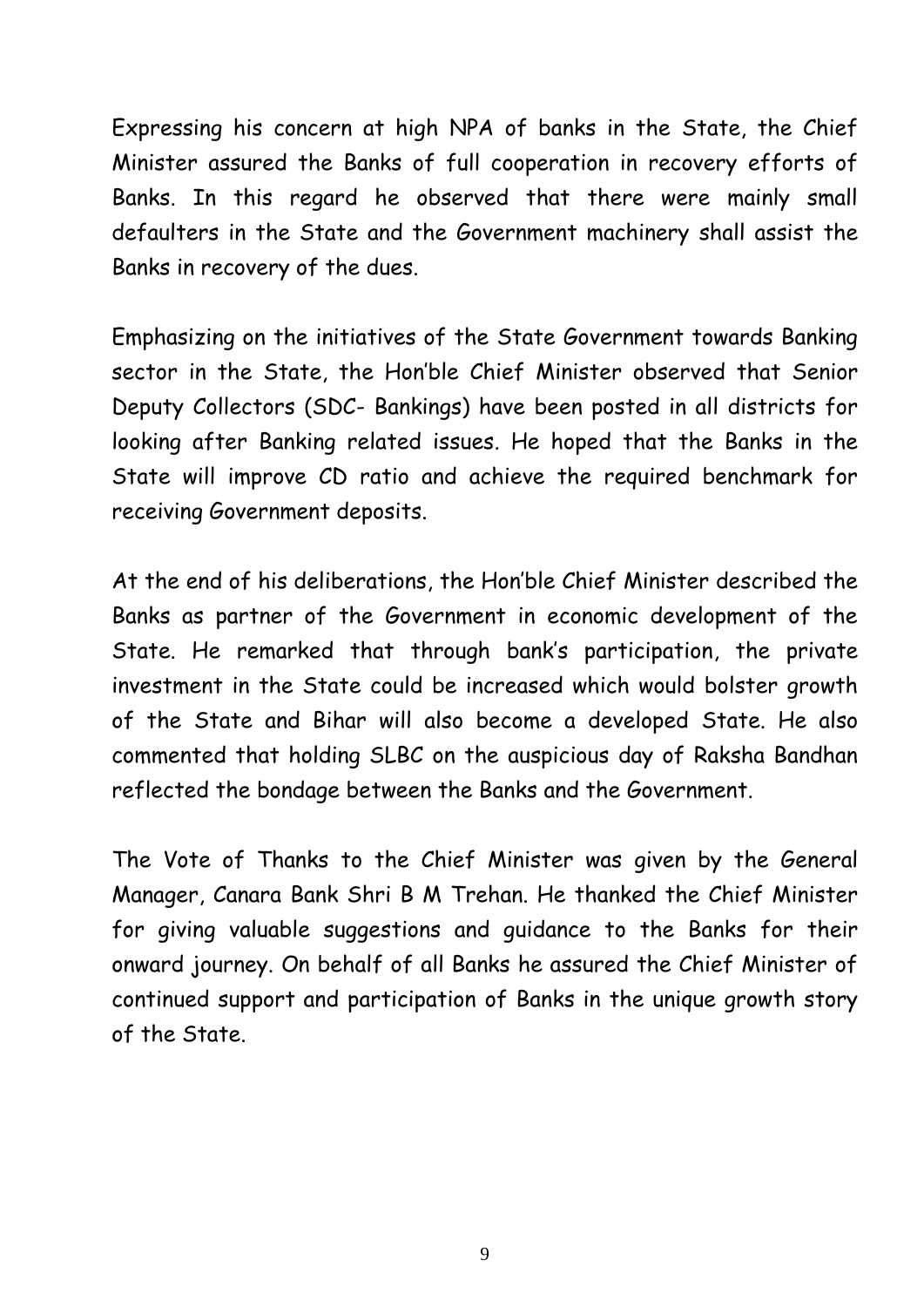The items of Agenda were thereafter taken up for discussion and the following decisions were arrived at:

#### **BRANCH OPENING**

- 1. Month-wise Branch opening Action Plan to be submitted by every Bank to the SLBC.
- 2. Monthly report of Branch opened to be submitted by each Bank to SLBC.
- 3. Un-banked Gram Panchayats to be given priority while opening branches by banks in rural areas. All un-banked Gram Panchayats to be provided with bank branch in due course.

#### **ACP ACHIEVEMENT**

- 1. The Banks whose performance under Agri ACP was below State average were advised to give due attention to Agri financing so that the position improves in subsequent quarters. The poor performance of SBI, UCO Bank and Bank of Baroda in particular, were pointed out in this regard.
- 2. The data related to poor performing branches should be provided by all banks along with the actions taken/ proposed to be taken by the Bank to improve their performance.
- 3. Adequate financial powers should be given to all Branch Managers, especially in RRBs, to enable them to sanction loans in their area of operation.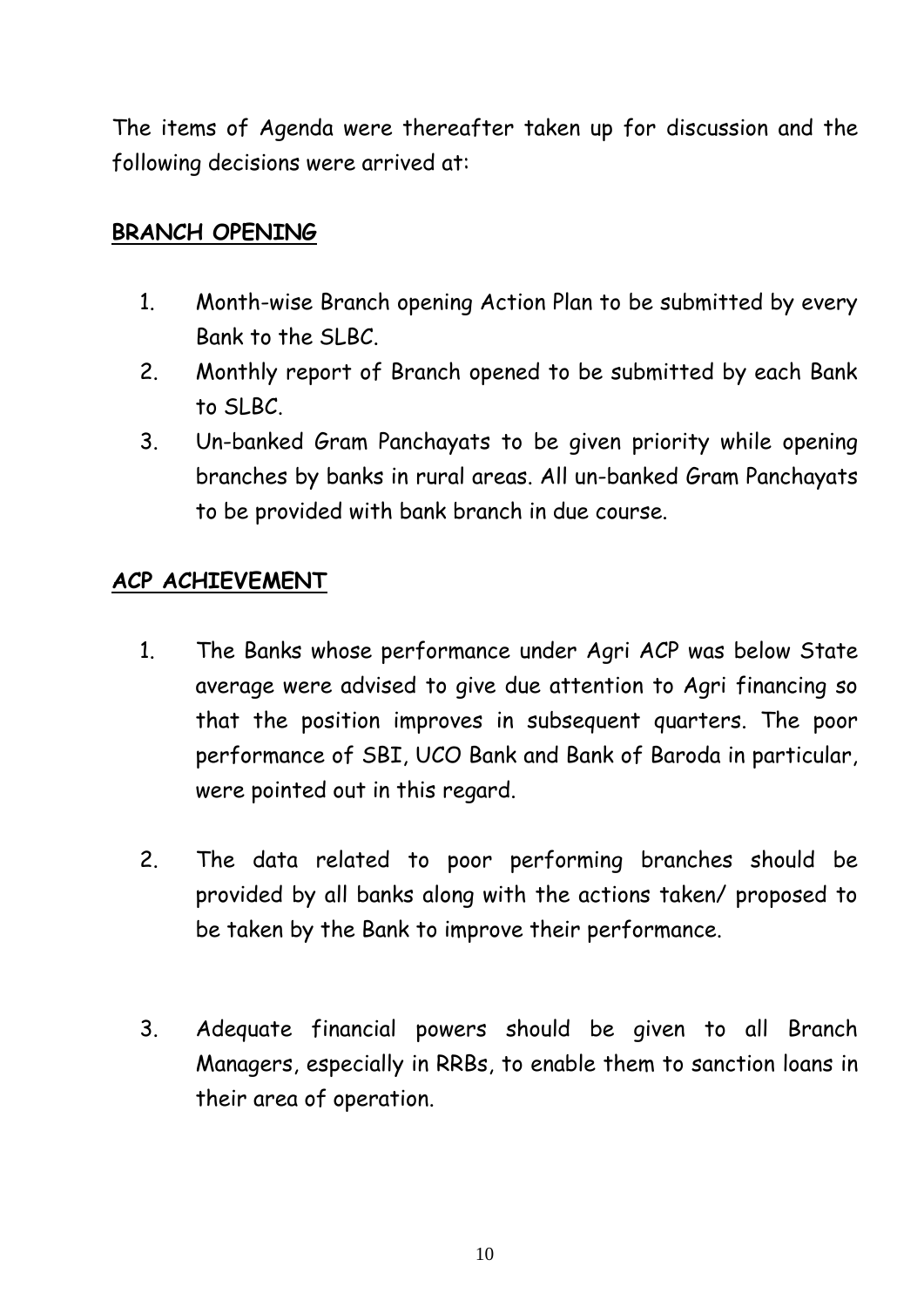## **KISAN CREDIT CARD (KCC)**

- 1. Achievement of 11 % target under new KCC was taken as very poor, especially in view of the onset of Kharif season in June. Canara Bank, UCO Bank and Bank of Baroda, in particular, were advised to improve their performance under new KCC. The Banks were advised to provide KCC in time as timely credit is properly utilized which facilitates the recovery prospects.
- 2. The importance of renewal of KCC was reiterated as it helped not only in NPA reduction but also boosted ACP achievement, due to financing at enhanced scale of Finance.
- 3. Two new formats of LPC- one for Agri Loans upto Rs One Lac and the other for Agri Loans above Rs One lac, devised by the Revenue and Land Reforms Department, Government of Bihar, was adopted by the House. The Revenue and Land Reforms Department, Government of Bihar was advised to circulate the same to all concerned for implementation.
- 4. On the matter of delayed issuance of LPC, it was reiterated that timeline had been fixed by the Government for issuance of LPC and for any LPC related issue the Banks were advised to contact the Revenue and Land Reforms Department, Government of Bihar.
- 5. It was desired that generation of loan applications under KCC be given priority by Banks and the generation of applications to be ensured either through Camps or directly.
- 6. The issue of demand of Affidavit from the farmers, at the time of release of crop insurance claim and the submission of farmer's profile for crop insurance was objected to by the Banks. The Cooperative Department, Government of Bihar was advised to study the same and come out with their response/ clarifications.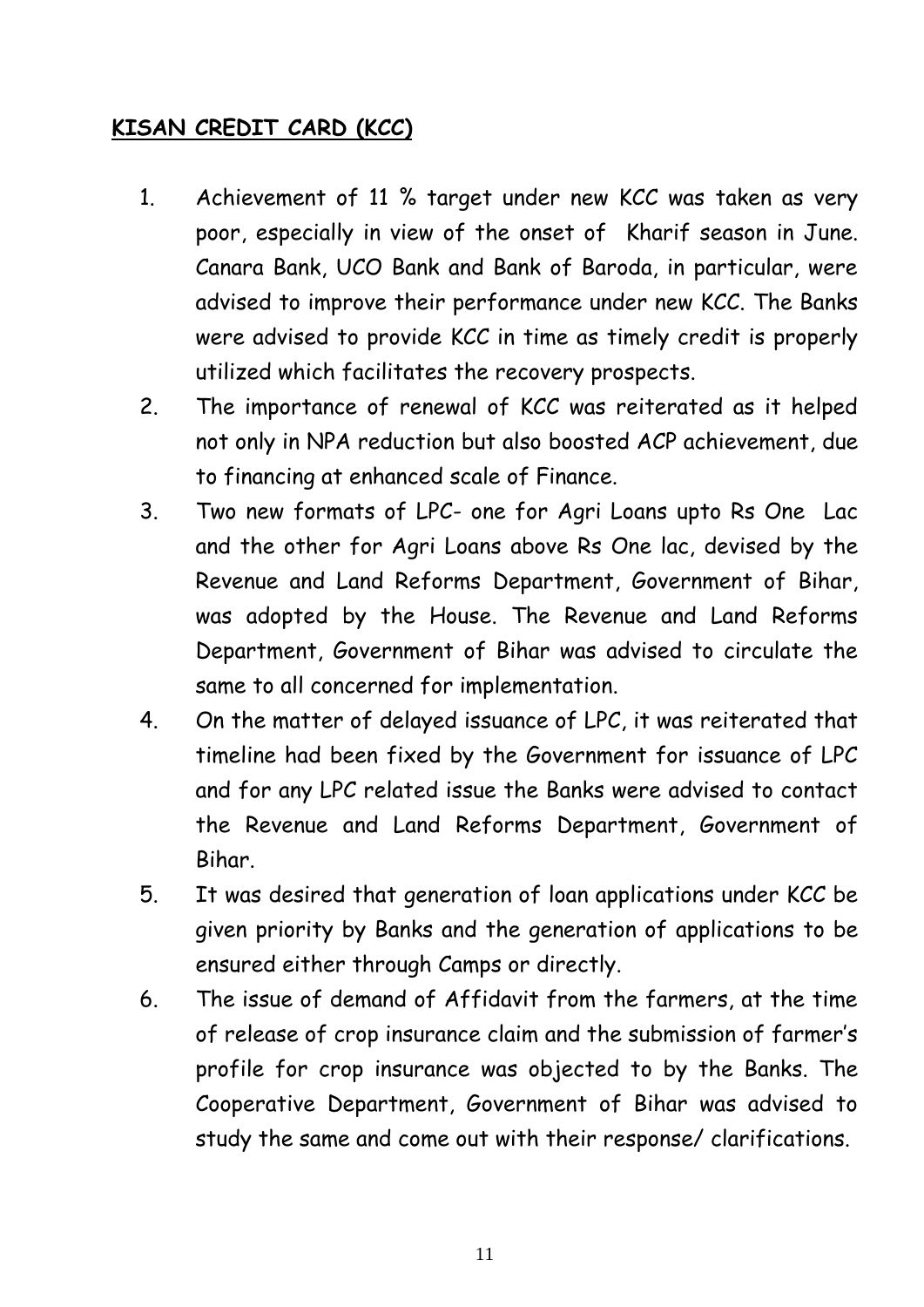## **DAIRY, FISHERY AND POULTRY**

- 1. The House was informed by the Secretary, Animal and Fisheries Resources Department that the old cases of DEDs, not covered by the Govt. of India will be covered by the State Government through its new Scheme.
- 2. The names of Participating Banks and the modalities for implementation of the new Dairy Scheme- Integrated Dairy Development Scheme, to be finalized at an early date. The Development Commissioner, GoB was requested to hold a meeting with Banks and finalise the same. The widening of the number of participating Banks, from the present four (SBI, CBI, PNB & BOI) be also considered.
- 3. It was reported that the financing so far made by IDBI Bank, the only Bank chosen by the State Government for implementing its Fishery Schemes, was of only Rs 2.15 Crores. IDBI Bank was asked to report its actual performance to the SLBC for including the same in the relevant Agenda Book and presenting before the House.
- 4. It was desired that the Animal and Fisheries Resources Department, GoB consider involving other banks also in the Integrated Fishery Development Scheme of the State Government, in addition to IDBI Bank so that more financing under Fishery could be facilitated.
- 5. The Animal and Fisheries Resources Department, GoB was suggested to evolve subsidy linked Schemes for Poultry and Goatery so that Bank financing under these allied Agriculture activities also gather momentum.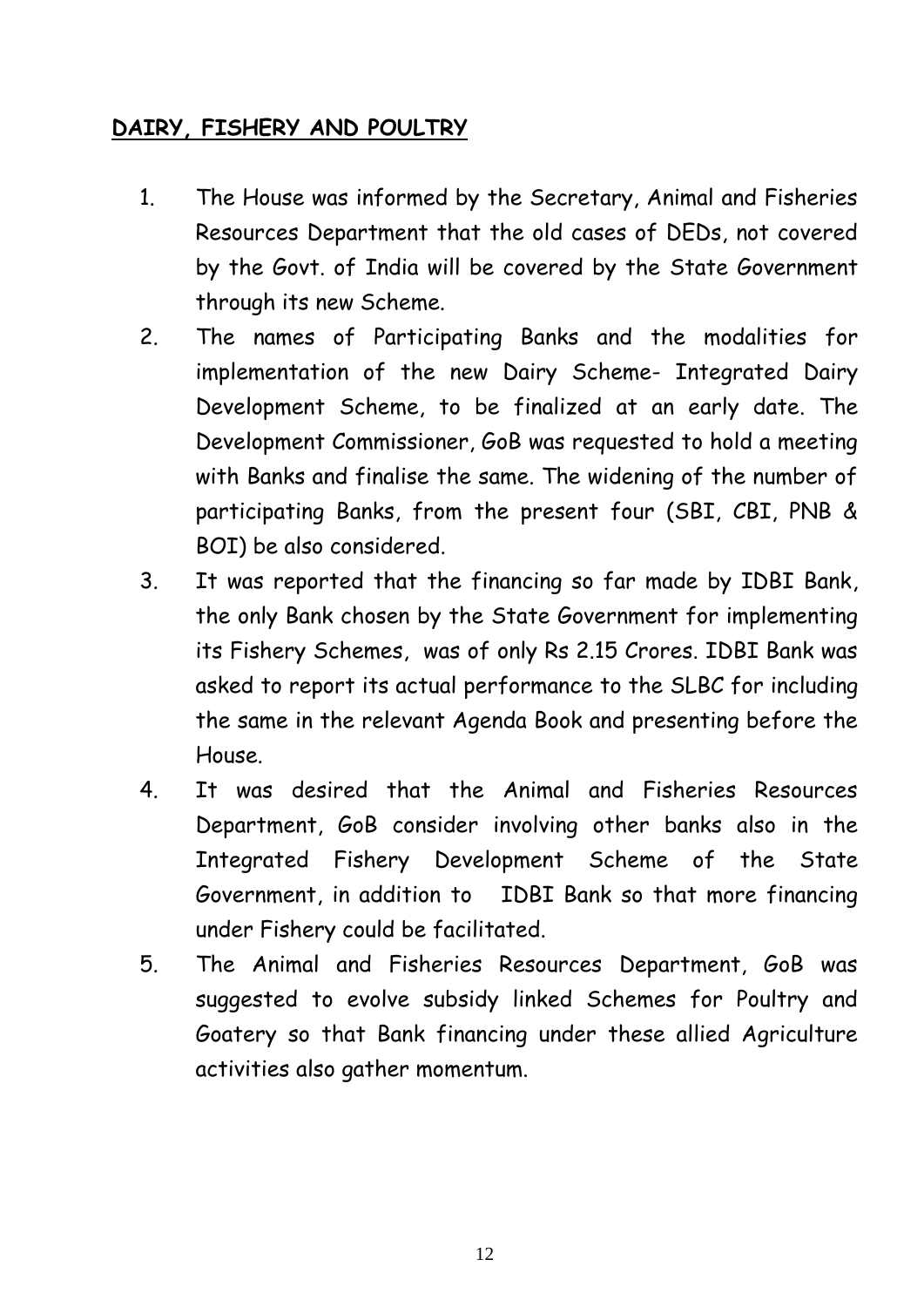## **STORAGE FACILITY**

It was highlighted that the requirement of Storage Facilities has been increasing in the State. In view of passage of the Food Security Bill and its likely implementation at an early date, Banks were requested to participate in expansion of Storage facilities in the State with enhanced financing to the sector.

## **EDUCATION LOAN**

- 1. Concern was expressed for low number of applications (2621) in four Education Loan Camps. It was suggested that wide publicity needed to be given for making such camp a success.
- 2. The performance of Banks was found wanting in the area of Education Loans and in view of such a stiff target, all Banks were advised to provide loans to all deserving students.
- 3. For reducing complaints under Education Loans, it was desired that Bank branches display the set of Documents required under Education Loan, for the convenience of public.

## **MSE ADVANCES**

- 1. From the next SLBC meeting, data with respect to Food Processing units to be separately tabled for applications received from the Industry Department and those received directly at the branches.
- 2. All Food Processing proposals needed to be disposed at an early date and considering the high subsidy amount available in such units, the Banks should examine such proposals on merits positively.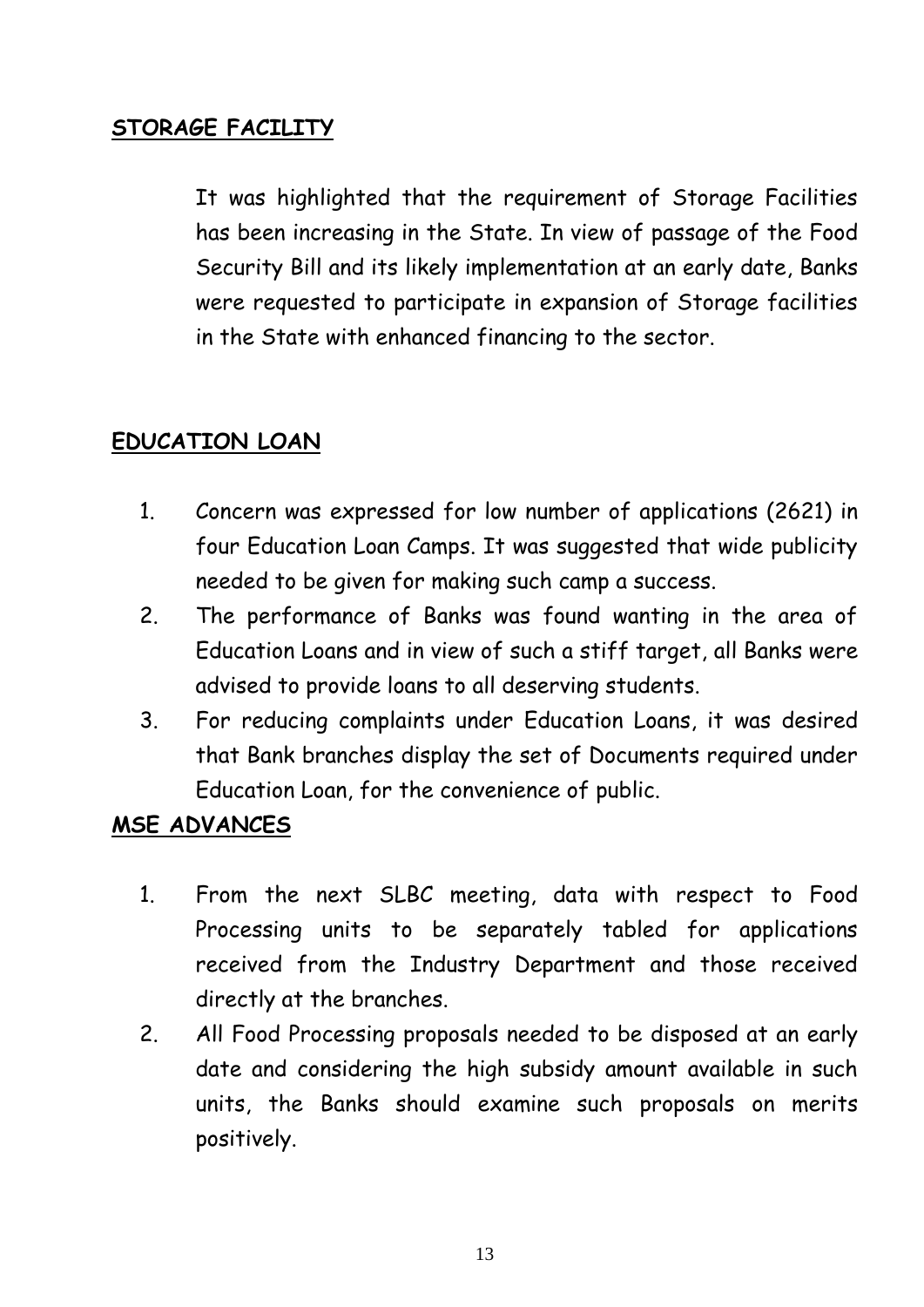- 3. Financing, under PMEGP in the State, during the first quarter of the current year was very poor. It was suggested that application forms of willing RSETI trained people should be generated and sent to banks for sanction under PMEGP. Financing of Food Processing units under PMEGP should also be explored.
- 4. Applications generated for financing under Weavers Credit Card (WCC) and pending for disposal may be considered for financing during the current FY.

#### **MISCELLANEOUS**

- 1. Sub-Committee of SLBC on Industry and Agriculture to be formed under the Chairmanship of the Principal Secretary (Industry) and Agriculture Production Commissioner (APC) respectively, to review the performance/ progress on a quarterly basis.
- 2. The Empowered Committee of RBI on MSME to take care of MSE related issues of Banks.
- 3. The ten times enhancement in Stamp Duty affected financing under SBF- WCC/ DRI/ GCC etc. Even in cases like deceased payment the enhancement in stamp duty poses financial burden on the survivors. The Government was requested to roll-back the enhancement made in stamp duty in loan documents pertaining to MSE loans & DRI.
- 4. All Senior Deputy Collector Banking (SDC- Banking) were advised to display a board reading " For all banking related problems please contact SDC Banking at Phone No……." outside their Office to facilitate redressal of Banking related grievances of public.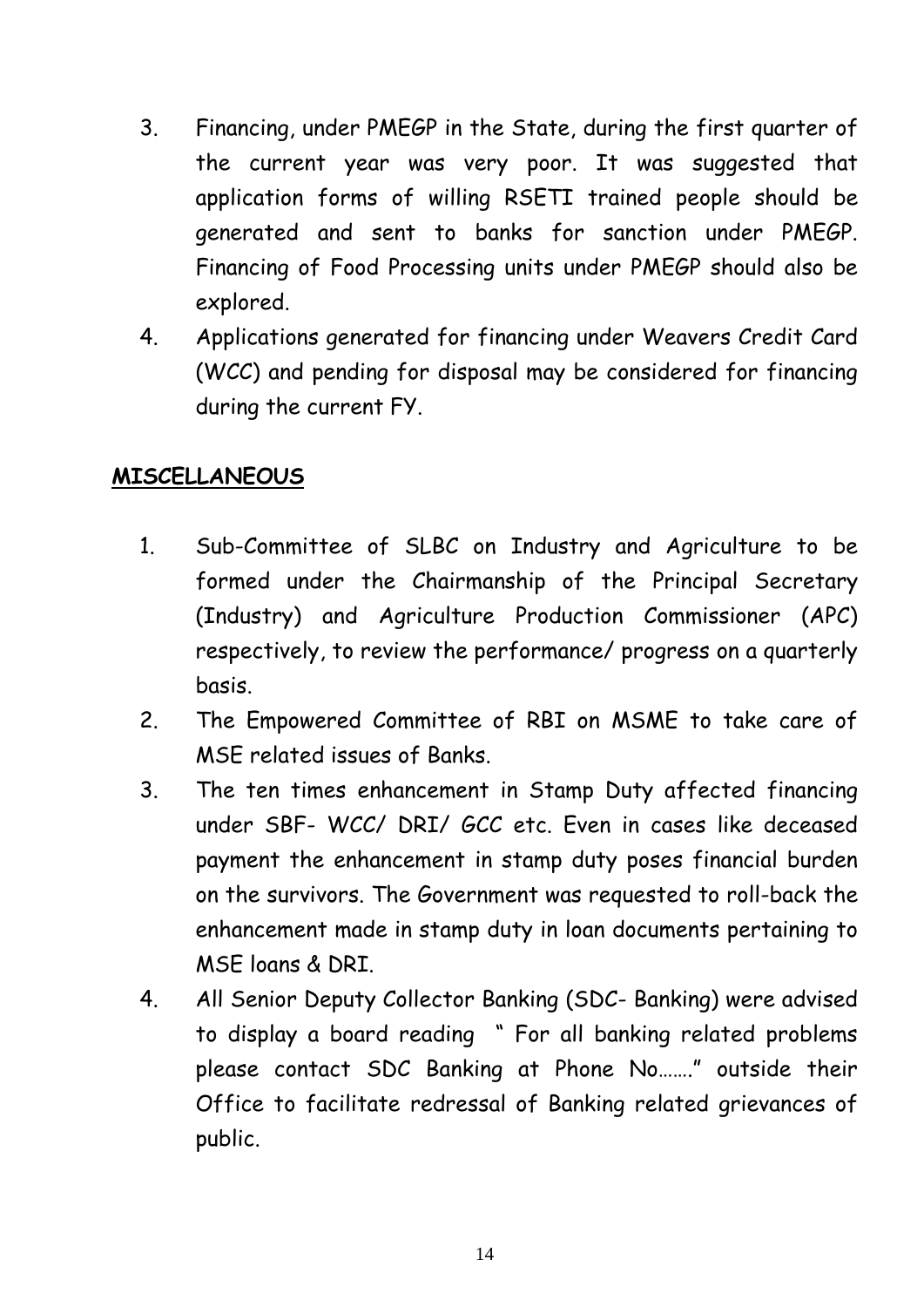Shri S C Singh, Zonal Manager, Central Bank of India thanked all participants for fruitful discussion on various issues during the SLBC meeting and on behalf of all banks assured the State Government for better performance by Banks during current FY on the lines discussed in the meeting.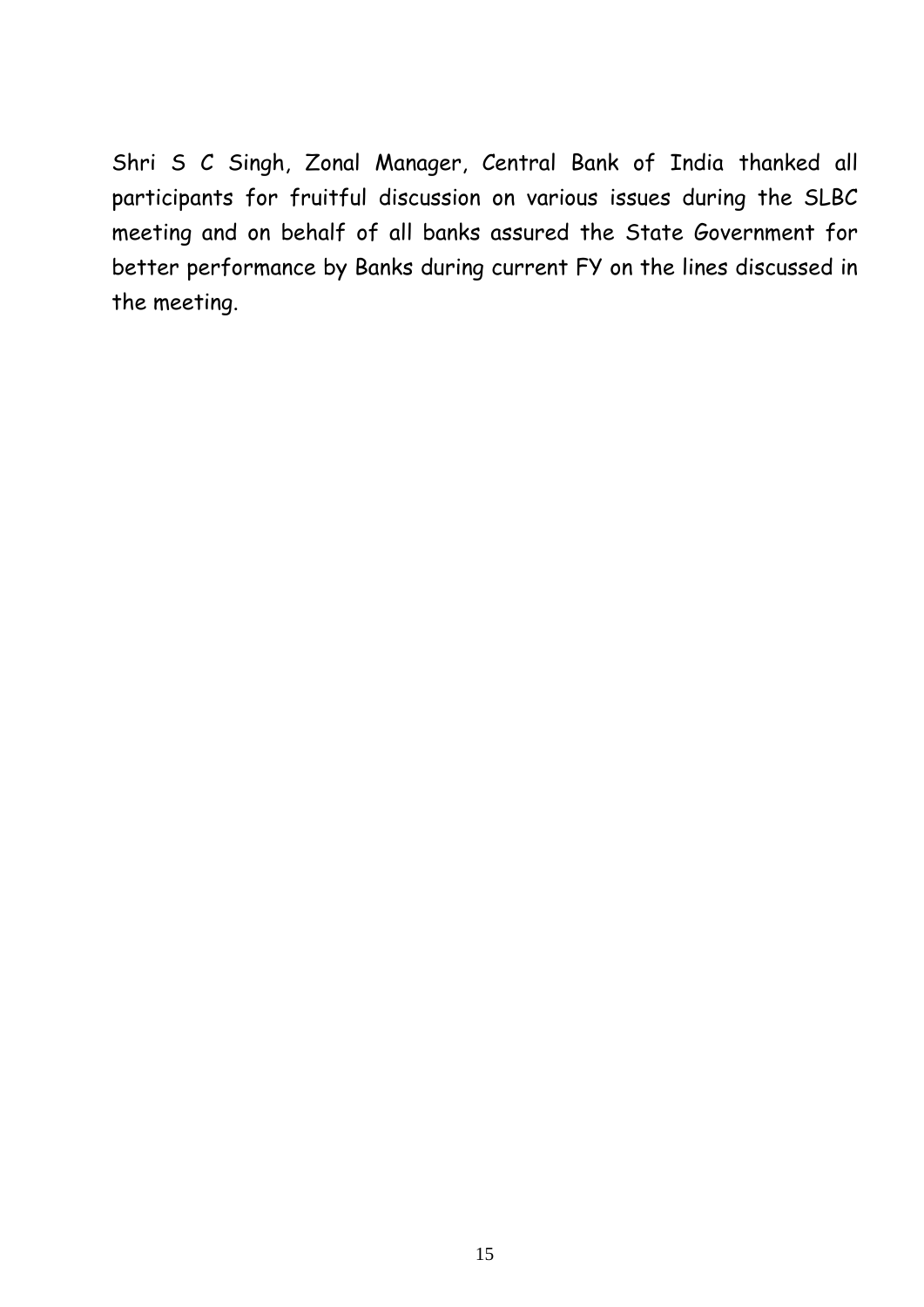#### **ACTION POINTS**

## **45 th SLBC MEETING HELD ON 21ST AUGUST 2013**

 Banks should put in concerted efforts to ensure achievement of target set under ACP for FY: 2013-14.

## **(Action: All Banks)**

 Banks to monitor branch-wise performance to improve ACP achievement & CD ratio in low performing districts. The data related to poor performing branches should be provided by all banks along with the actions taken/ proposed to be taken by the Bank to improve their performance.

## **(Action: All Banks)**

 Target of opening 750 branches during the FY to be met by the Banks in the State. Un-banked Gram Panchayats to be given priority while opening branches by banks in rural areas.

## **(Action: All Banks)**

• Banks to implement the DBT scheme by taking timely measures with regard to opening accounts of the beneficiaries, installing ATMs and issuing ATM Cards to all eligible beneficiaries.

#### **(Action: All Banks)**

 The District Administration of the three DBT implementing districts to remove anomaly in the list of beneficiaries, support in tracing and identification of the beneficiaries and in providing Aadhar number to the respective LDMs.

**(Action: District Administration of Arwal, Sheikhpura and Sheohar districts)**

16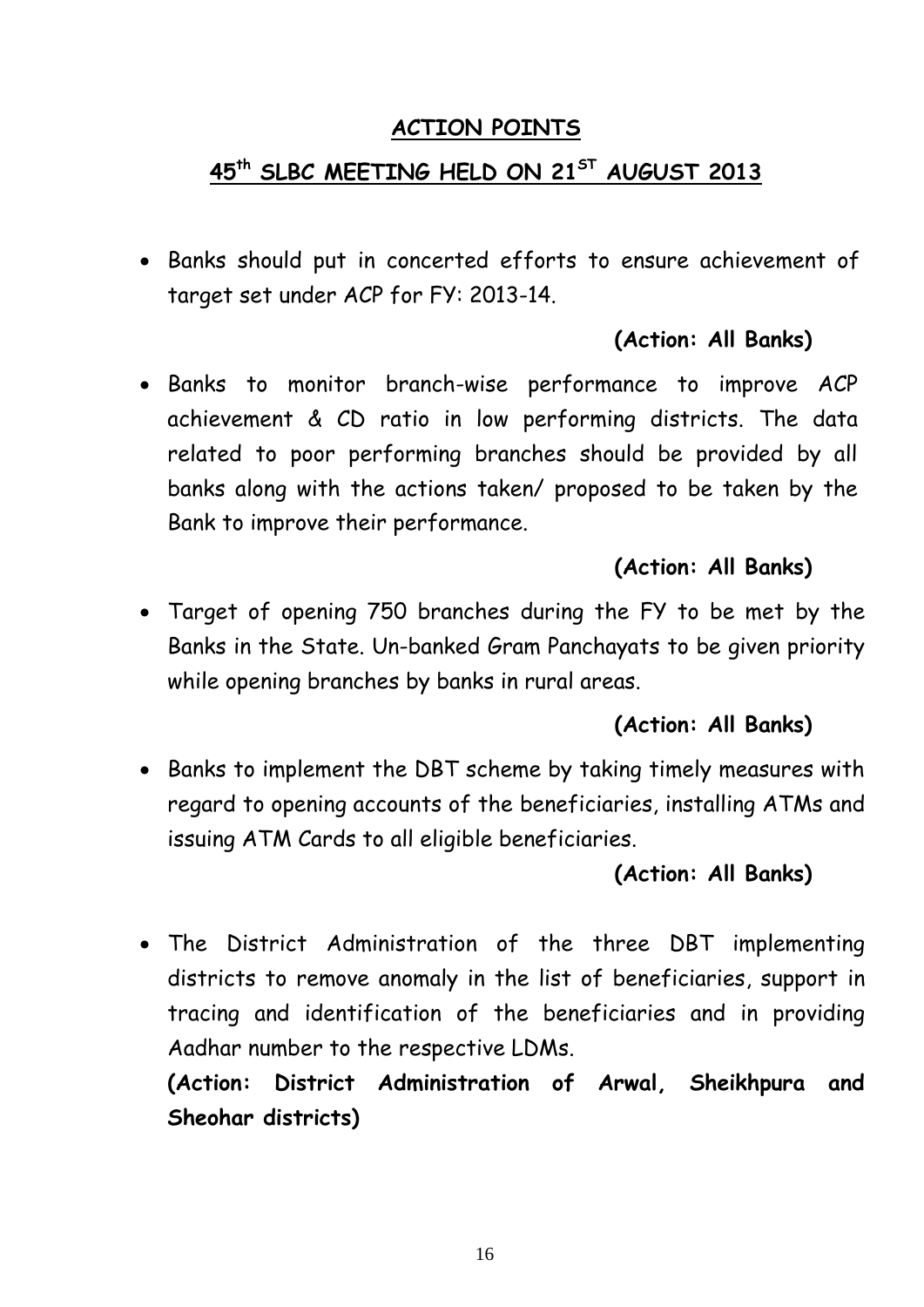All concerned Banks should put in concerted efforts for covering all the 3052 unbanked villages having population of 1600 to 2000 by providing banking facility.

## **(Action: All Concerned Banks)**

 Banks to cover all the allotted villages with population below 2000, within the stipulated timeline, through BCs, USBs or Brick & Mortar branches.

## **(Action: All Concerned Banks)**

 The District Administration to give adequate attention towards disposal of Certificate Cases, execution of Possession Notices under SARFAESI Act and action against the big defaulters of the district so that Banks may recover their dues from the defaulters.

## **(Action: All SDC Banking)**

 All proposals related to Food Processing to be disposed on priority basis by the Banks.

## **(Action: All Banks)**

 Education loan being a focus area, all applications received at Bank branches to be disposed on top priority basis and Banks should ensure to achieve their target under Education Loan.

## **(Action: All Banks)**

 LPC to be issued on new standardized formats for convenience of all concerned.

## **(Action: Revenue and Land Reforms Department, Government of Bihar)**

 LPC related issues of Banks to be resolved to enable issuance of LPC within stipulated timeline and in hassle free manner.

**(Action: Revenue and Land Reforms Department, Government of Bihar)**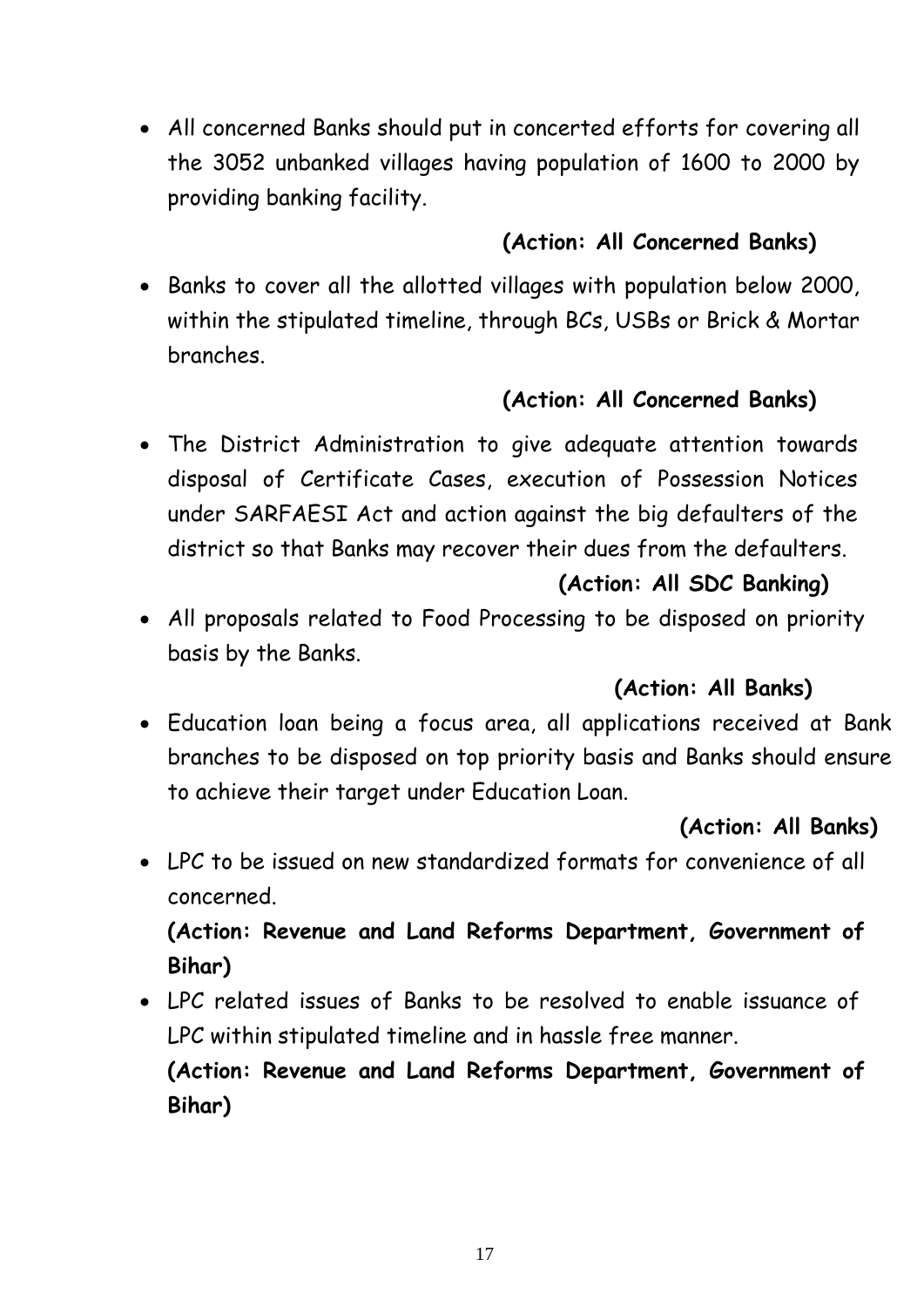The Banks should give focus on issuance of new and renewal of KCC and also increase finance in other Agri areas such as Godowns, Allied activities, Farm Mechanisation etc.

## **(Action: All Banks)**

 The issue of demand of Affidavit from the farmers, at the time of release of crop insurance claim and the submission of farmer's profile for crop insurance to be studied and clarifications to be provided.

## **(Action: Cooperative Department, Government of Bihar)**

- The names of Participating Banks and the modalities for implementation of the new Dairy Scheme- Integrated Dairy Development Scheme, to be finalized at an early date. **(Action: Animal and Fisheries Resources Department, Government of Bihar)**
- Involvement of other Banks in the Integrated Fishery Development Scheme of the State Government, in addition to IDBI Bank, to be considered so that more finance under Fishery could be facilitated. **(Action: Animal and Fisheries Resources Department, Government of Bihar)**
- Subsidy linked Schemes for Poultry and Goatery to be evolved so that Bank finance under these allied Agriculture activities also gather momentum.

**(Action: Animal and Fisheries Resources Department, Government of Bihar)**

 Application forms of willing RSETI trained people should be generated and sent to Banks for sanction under PMEGP.

## **(Action: Industry Department, GoB)**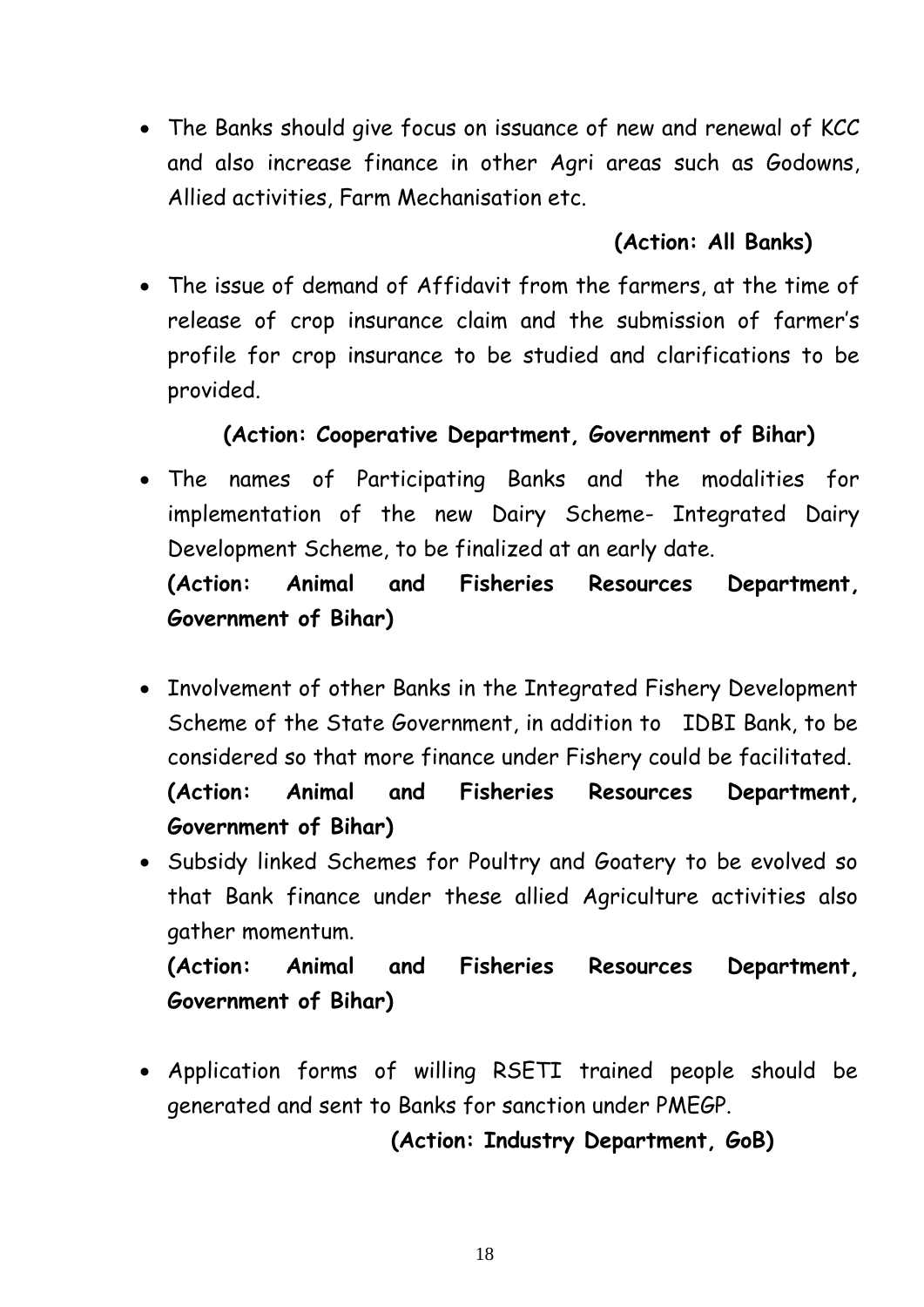Sub-Committee of SLBC on Industry and Agriculture to be formed under the Chairmanship of the Principal Secretary (Industry) and Agriculture Production Commissioner (APC) respectively, to review the performance/ progress on a quarterly basis.

**(Action: SLBC, Principal Secretary-Industry and Agriculture Production Commissioner)**

\*\*\*\*\*\*\*\*\*\*\*\*\*\*\*\*\*\*\*\*\*\*\*\*\*\*\*\*\*\*\*\*\*\*\*\*\*\*\*\*\*\*\*\*\*\*\*\*\*\*\*\*\*\*\*\*\*\*\*\*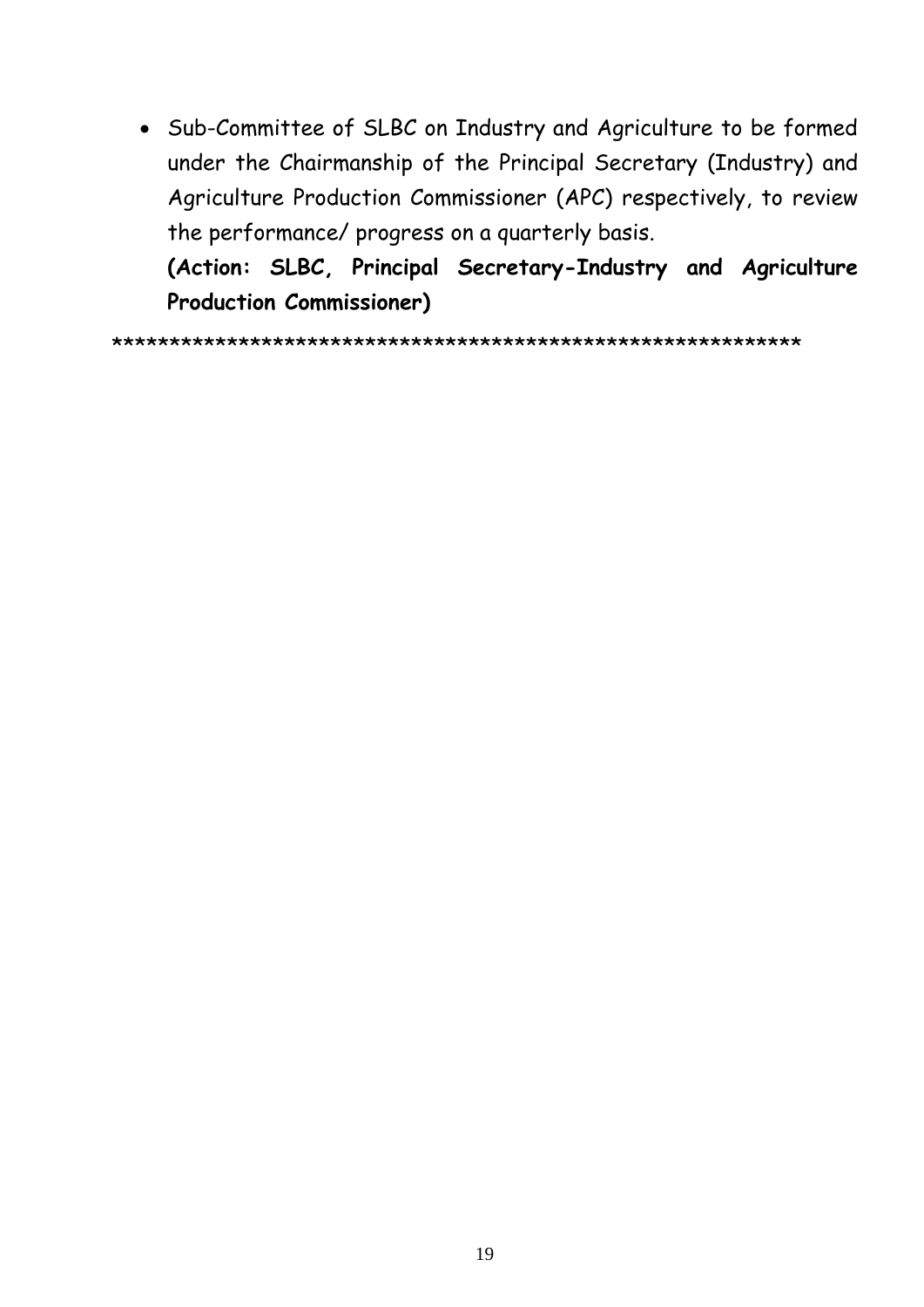#### ANNEXURE I

# 45th REVIEW MEETING OF SLBC, BIHAR HELD ON 21.08.2013 CHAIRED BY SHRI NITISH KUMAR HON'BLE CHIEF MINISTER, GOVT. OF BIHAR

#### IN THE AUGUST PRESENCE OF **SHRI NARENDRA SINGH, MINISTER OF AGRICULTURE, GOVT. OF BIHAR** &

#### **SMT. RENU KUMARI KUSHWAHA, MINISTER OF INDUSTRY, GOVT. OF BIHAR**

#### **CONVENOR**

#### SHRI JEEVANDAS NARAYAN DEPUTY MANAGING DIRECTOR STATE BANK OF INDIA

#### LIST OF PARTICIPANTS IN THE MEETING

| SI.<br>No.     | <b>Name</b>                | <b>Designation / Office</b>                                        |
|----------------|----------------------------|--------------------------------------------------------------------|
|                | Mr. Ashok Kumar Sinha      | Chief Secretary, Govt. of Bihar                                    |
| $\overline{2}$ | Mr. Alok Kumar Sinha       | Development Commissioner, Govt. of Bihar                           |
| 3              | Mr. Ashok Kumar Chouhan    | Agriculture Production Commissioner, GoB                           |
| $\overline{4}$ | Mr. C. Ashokwardhan        | Principal Secretary, Revenue & Land Reforms,<br>GoB                |
| 5              | Mr. Anjani Kumar Singh     | Principal Secretary to the Chief Minister, Govt.of<br><b>Bihar</b> |
| 6              | Mr. N K Verma              | Principal Secretary, Industry, Govt. of Bihar                      |
| 7              | Mr. Rameshwar Singh        | Principal Secretary, Finance, Govt. of Bihar                       |
| 8              | Mr. Atul Prasad            | Principal Secretary, Co-operative, Govt. of Bihar                  |
| 9              | Mr. M. K. Verma            | <b>Regional Director, RBI</b>                                      |
| 10             | Mr. K. V. Rao              | Chief General Manager, NABARD                                      |
| 11             | Mr. Amrit Lal Meena        | Secretary, Rural Development Department, GoB                       |
| 12             | Mr. Deepak Prasad          | Secretary, Minor Water Resources, GoB                              |
| 13             | Mr. Hukum Singh Meena      | Secretary, Revenue & Land Reforms, Govt. of Bihar                  |
| 14             | Mr. Atish Chandra          | Secretary to Chief Minister, Govt. of Bihar                        |
| 15             | Mr. Arvind Kumar Choudhary | Commissioner, Swarojgar & CEO, BRLPS                               |
| 16             | Mr. Sanjeev Hans           | Secretary, Finance (Expenditure),                                  |
| 17             | Mr. Santosh Mall           | Secretary, Animal & Fishery Resources                              |
| 18             | Ms. Priya Kumar            | Director, DFS, Govt. of India                                      |
| 19             | Mr. Swaroop Singh          | General Manager, Reserve Bank of India                             |
| 20             | Mr. K.P. Chand             | General Manager, NABARD                                            |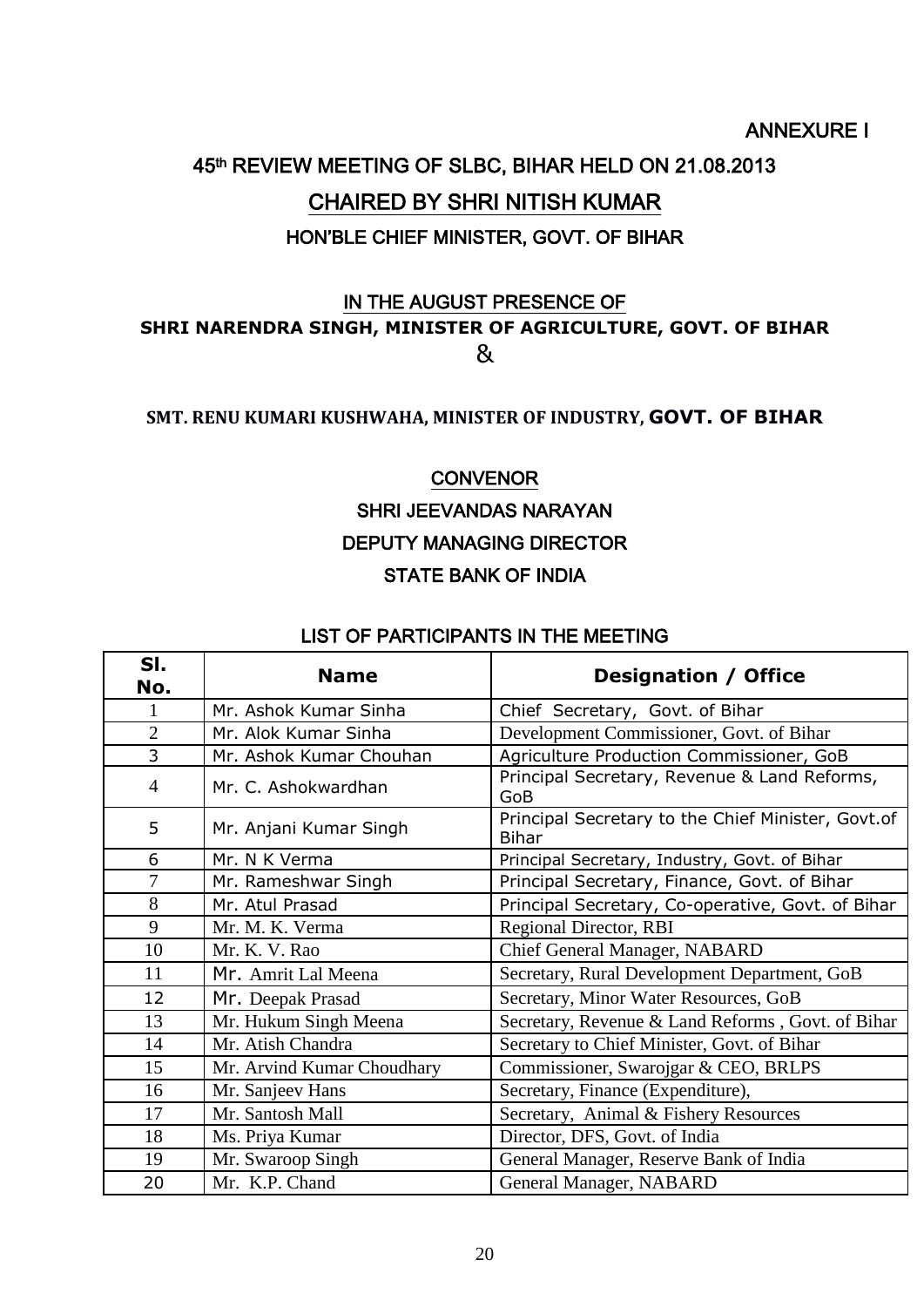| 21 | Mr. S K Bhattacharyya     | General Manager, State Bank of India                         |
|----|---------------------------|--------------------------------------------------------------|
| 22 | Mr. N.R. Parmar           | General Manager, State Bank of India                         |
| 23 | Mr. S.S.Banerjee          | General Manager, Punjab National Bank                        |
| 24 | Mr. B.M. Trehan           | General Manager, Canara Bank                                 |
| 25 | Mr. L.K.Panda             | GM & Circle Head, UCo Bank                                   |
| 26 | Mr. K.J.Bahadur           | Director, Institutional Finance, GoB                         |
| 27 | Mr. Arvind Verma          | I.A.S (Probation), Muzaffarpur                               |
| 28 | Mr. Satyajit Deb          | Deputy General Manager, RBI                                  |
| 29 | Mr. D. Padhi              | Deputy General Manager, NABARD                               |
| 30 | Mr. S.C. Singh            | Zonal Manager, Central Bank of India                         |
| 31 | Mr. S.K.Rai               | Zonal Manager, Central Bank of India                         |
| 32 | Mr. Jagannath Mishra      | Deputy General Manager, Allahabad Bank                       |
| 33 | Mr. Sudhir Kumar Sinha    | D.G.M & C.R.M, United Bank of India                          |
| 34 | Mr. Ashok kumar Sud       | Zonal Manager, Indian Bank                                   |
| 35 | Mr. M.N.A. Ansari         | Deputy General Manager, Bank of India                        |
| 36 | Mr. B.S.Harilal           | Chairman, Uttar Bihar Gramin Bank                            |
| 37 | Mr. A.S.Shekhawat         | Chairman, Bihar Gramin Bank                                  |
| 38 | Mr. A.K.Dargan            | Deputy General Manager, Punjab National Bank                 |
| 39 | Mr. Om Prakash            | Deputy General Manager, Bank of Baroda                       |
| 40 | Mr. R.S.Chahal            | Deputy General Manager, Oriental Bank of                     |
|    |                           | Commerce                                                     |
| 41 | Mr. Jitendra Nath Prasad  | Chief Regional Manager, Indian overseas Bank                 |
| 42 | Mr. S.K.Mohapatra         | Regional Head, Union Bank of India                           |
| 43 | Mr. Manoj K. Jaiswal      | DGM & Zonal Head, ICICI Bank Ltd.                            |
| 44 | Mr. N.B.Dattatreya        | Assistant General Manager, Reserve Bank of<br>India          |
| 45 | Ms. Shailaja singh        | Assistant General Manager, RBI                               |
| 46 | Mr. Satish Kumar Singh    | Assistant General Manager-SLBC, State Bank of<br>India       |
| 47 | Mr. S.P.Singh             | Assistant General Manager, State Bank of India               |
| 48 | Mr. S.B. Kanth            | Assistant General Manager, State Bank of India               |
| 49 | Mr. M. Mandal             | Assistant General Manager, UCo Bank                          |
| 50 | Mr. B.R.Kashyap           | Assistant General Manager, Syndicate Bank                    |
| 51 | Mr. S Banerjee            | Assistant General Manager, State Bank of<br>Bikaner & Jaipur |
| 52 | Mr. H.M. Aggarwal         | Assistant General Manager, Vijaya Bank                       |
| 53 | Mr. Sanjay Kumar Sinha    | Deputy Zonal Manager, Dena Bank                              |
| 54 | Mr. Sharad Jadhav         | Deputy Zonal Head, Corporation Bank                          |
| 55 | Mr. Rajesh Kumar Jha      | VP & Circle Prime Head, Axis Bank                            |
| 56 | Ms. Pratyaksha Naithani   | Regional Head, INDUSIND Bank                                 |
| 57 | Mr. Sanjeev Kumar Kaushal | AGM, IDBI Bank                                               |
| 58 | Mr. Ashok Priyadarshi     | Dy. Secretary, Institutional Finance, GoB                    |
| 59 | Mr. A. K. Singh           | Assistant Director, MSME- DI, Patna                          |
| 60 | Mr. K.K. Mohapatra        | Regional Manager, Agriculture Insurance co. Of<br>India      |
| 61 | Mr. T.P.Mishra            | Assistant General Manager, Bank of Baroda                    |
| 62 | Mr. Ravindra Ram          | Senior Deputy Collector (Banking), Araria                    |
| 63 | Mr. Ravi Rakesh           | Senior Deputy Collector (Banking), Katihar                   |
| 64 | Mr. Sanjay Kumar Singh    | Senior Deputy Collector (Banking), Aurangabad                |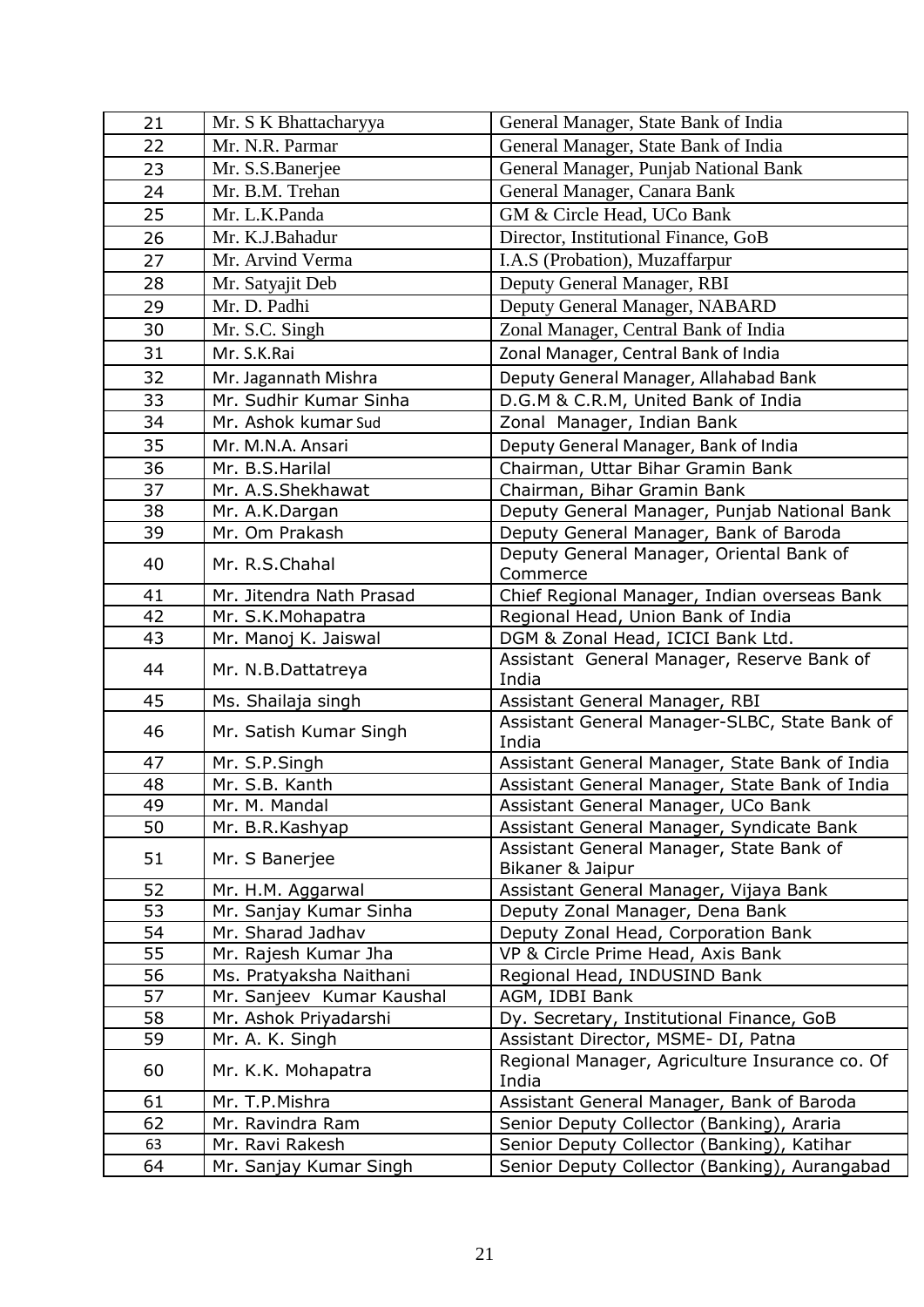| 65  | Mr. Prabhat Kumar           | Senior Deputy Collector (Banking), Banka           |
|-----|-----------------------------|----------------------------------------------------|
| 66  | Mr. K.K. Yadav              | Senior Deputy Collector (Banking), Begusarai       |
| 67  | Mr. Sudhir Kumar            | Senior Deputy Collector (Banking), Bhagalpur       |
| 68  | Mr. Devendra Kumar          | Senior Deputy Collector (Banking), Lakhisarai      |
| 69  | Mr. Govind Choudhary        | Senior Deputy Collector (Banking), Darbhanga       |
| 70  | Mr. Ajay Kumar              | Senior Deputy Collector (Banking), E.<br>Champaran |
| 71  | Mr. Ranjeet Kumar           | Senior Deputy Collector (Banking), Gaya            |
| 72  | Mr. Baleshwar Prasad        | Senior Deputy Collector (Banking), Gopalganj       |
| 73  | Mr. Md. Safique             | Senior Deputy Collector (Banking), Jehanabad       |
| 74  | Mr. Prabhu Das              | Senior Deputy Collector (Banking), Jamui           |
| 75  | Mr. Shahnawaz Ahmed Niyazee | Senior Deputy Collector (Banking), Kaimur          |
| 76  | Mr. Md. Umair               | Senior Deputy Collector (Banking), Khagaria        |
| 77  | Mr. Shashi Shekhar          | Senior Deputy Collector (Banking), Kishanganj      |
| 78  | Mr. Aman Kumar Suman        | Senior Deputy Collector (Banking), Madhubani       |
| 79  | Mr. Ahsan Ahmad             | Senior Deputy Collector (Banking), Munger          |
| 80  | Mr. Aditya Kumar Jha        | Senior Deputy Collector (Banking), Muzaffarpur     |
| 81  | Mr. Ravi Kant Sinha         | Senior Deputy Collector (Banking), Nalanda         |
| 82  | Ms. Parul Priya             | Senior Deputy Collector (Banking), Nawada          |
| 83  | Ms. Arhana Bharti           | Senior Deputy Collector (Banking), Patna           |
| 84  | Mr. M.K. Jha                | Senior Deputy Collector (Banking), Purnea          |
| 85  | Mr. Aditya Kumar Piyush     | Senior Deputy Collector (Banking), Rohtas          |
| 86  | Ms. Monika Thakur           | Senior Deputy Collector (Banking), Saharsa         |
| 87  | Mr. Santosh Kumar Jha       | Senior Deputy Collector (Banking), Samastipur      |
| 88  | Mr. Satyendra Prasad        | Senior Deputy Collector (Banking), Saran           |
| 89  | Mr. Md. Imran               | Senior Deputy Collector (Banking), Sheikhpura      |
| 90  | Mr. B.K. Paswan             | Senior Deputy Collector (Banking), Sheohar         |
| 91  | Mr. Sumit Kumar             | Nodal Officer DBT Sheohar                          |
| 92  | Mr. K.K. Upadhyaya          | Senior Deputy Collector (Banking), Sitamarhi       |
| 93  | Mr. Shambhu Nath            | Senior Deputy Collector (Banking), Siwan           |
| 94  | Mr. Sandeep Kumar           | Senior Deputy Collector (Banking), Supaul          |
| 95  | Mr. Sanjay Kumar            | Senior Deputy Collector (Banking), Vaishali        |
|     |                             | Senior Deputy Collector (Banking), W.              |
| 96  | Mr. Bidyanand Singh         | Champaran                                          |
| 97  | Mr. Deepak Srivastava       | Regional Manager, Madhya Bihar Gramin Bank         |
|     |                             | AVP & Agri Business Centre Head, Axis Bank         |
| 98  | Mr. Sudhir Srivastava       | Ltd.                                               |
| 99  | Mr. Ranjit Bhattacharya     | PA to Dy. Secretary, DIF, GOB                      |
| 100 | Mr. D.K. Sinha              | Lead District Manager, Araria                      |
| 101 | Mr. G. Pradhan              | Lead District Manager, Arwal                       |
| 102 | Mr. A.K. Srivastava         | Lead District Manager, Aurangabad                  |
| 103 | Mr. P Pandey                | Lead District Manager, Banka                       |
| 104 | Mr. R.K. Sinha              | Lead District Manager, Begusarai                   |
| 105 | Mr. O.P. Sharma             | Lead District Manager, Bhagalpur                   |
| 106 | Mr. B.P. Gupta              | Lead District Manager, Bhojpur                     |
| 107 | Mr. S. Bhanja               | Lead District Manager, Buxar                       |
| 108 | Mr. Shatrughan Prasad       | Lead District Manager, Darbhanga                   |
| 109 | Mr. Dinesh Chandra          | Lead District Manager, E. Champaran                |
| 110 | Mr. Ajay Coomar             | Lead District Manager, Gaya                        |
| 111 | Mr. O.P. Srivastava         | Lead District Manager, Gopalganj                   |
|     |                             |                                                    |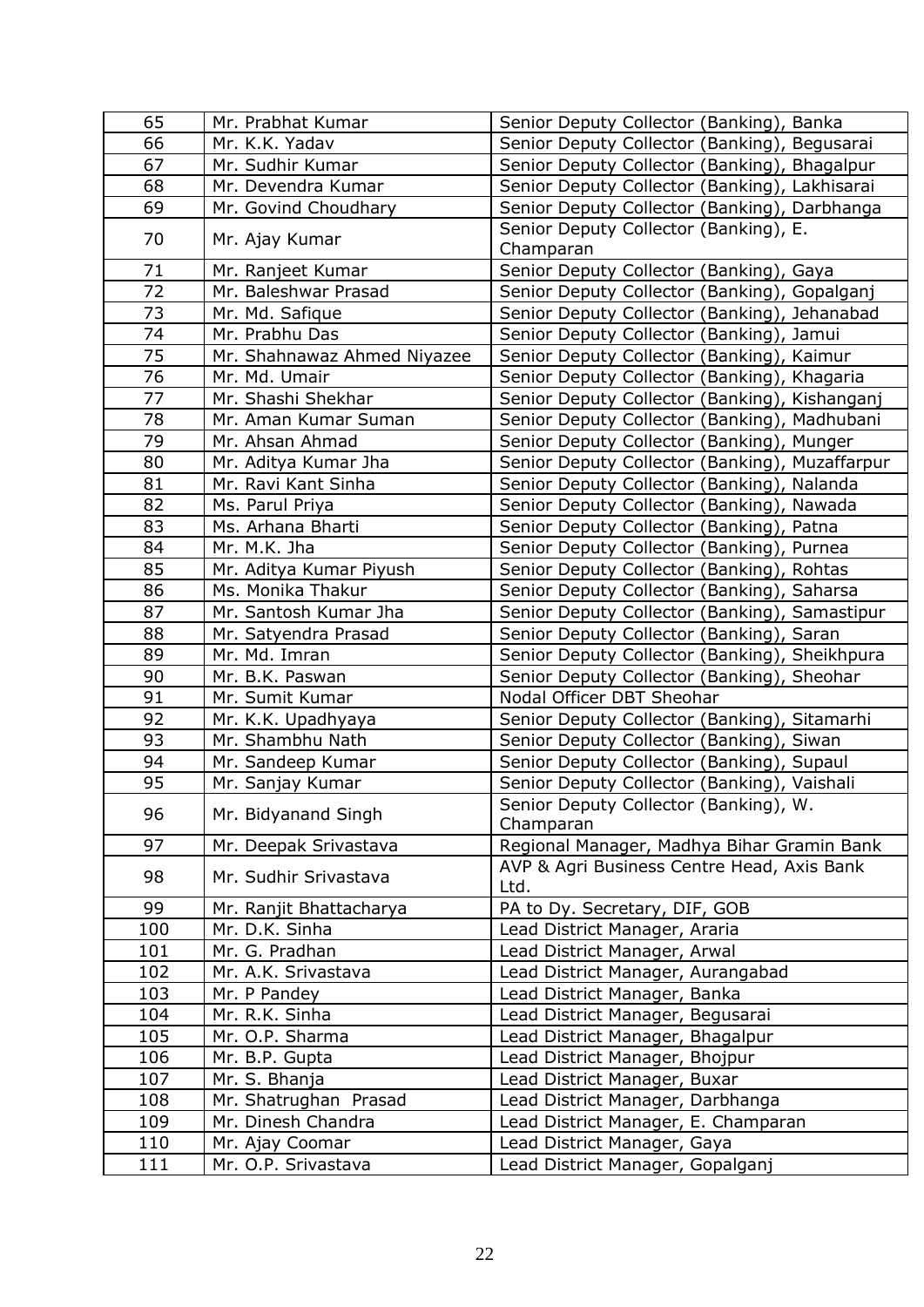| 112 | Mr. A.K. Chaudhary         | Lead District Manager, Jamui                                     |
|-----|----------------------------|------------------------------------------------------------------|
| 113 | Mr. M.S.Tuli               | Lead District Manager, Kaimur                                    |
| 114 | Mr. A K Agarwal            | Lead District Manager, Jehanabad                                 |
| 115 | Mr. Santosh Kumar          | Lead District Manager, Khagaria                                  |
| 116 | Mr. S.K. Haldar            | Lead District Manager, Lakhisarai                                |
| 117 | Mr. Raghav Prasad          | Lead District Manager, Madhepura                                 |
| 118 | Mr. S.K. Biswas            | Lead District Manager, Madhubani                                 |
| 119 | Mr. S.B. Mishra            | Lead District Manager, Munger                                    |
| 120 | Dr. Hare Krishna Jha       | Lead District Manager, Muzaffarpur                               |
| 121 | Mr. P.K. Kanaujiya         | Lead District Manager, Nawada                                    |
| 122 | Mr. B.K.Pandey             | Lead District Manager, Patna                                     |
| 123 | Mr. Rajendra Prasad Paswan | Lead District Manager, Purnea                                    |
| 124 | Mr. M.K. Nanda             | Lead District Manager, Rohtas                                    |
| 125 | Mr. P K sinha              | Lead District Manager, Saharsa                                   |
| 126 | Mr. Navendra Kumar Sinha   | Lead District Manager, Samastipur                                |
| 127 | Mr. R.N. Bharti            | Lead District Manager, Saran                                     |
| 128 | Mr. S.K. Sinha             | Lead District Manager, Sheikhpura                                |
| 129 | Mr. Pramod Kumar           | Lead District Manager, Sheohar                                   |
| 130 | Mr. Anil Shekhar Das       | Lead District Manager, Sitamarhi                                 |
| 131 | Mr. A.K. Sinha             | Lead District Manager, Siwan                                     |
| 132 | Mr. Manish Bose            | Lead District Manager, Supaul                                    |
| 133 | Mr. Ranjit Singh           | Lead District Manager, Vaishali                                  |
| 134 | Mr. A.K. Jha               | Lead District Manager, W. Champaran                              |
| 135 | Mr. B K Jha                | Lead District Manager, Kishanganj                                |
| 136 | Mr. V.K.Nanda              | Lead District Manager, Nalanda                                   |
| 137 | Mr. M. P. Bhagat           | Dy. Director (Banking), Institutional Finance,<br><b>GOB</b>     |
| 138 | Mr. Vikash Krishna         | Chief Manager, Bank of India                                     |
| 139 | Mr. Saurav Kumar           | Chief Manager, Kotak Mahindra Bank Ltd.                          |
| 140 | Mr. S.D. Singh             | Chief Manager, Indian Bank                                       |
| 141 | Mr. P.K. Gupta             | Chief Manager, Federal Bank                                      |
| 142 | Mr. Abhijeet Sen           | Chief Manager, ICICI Bank                                        |
| 143 | Mr. R.K.Sharma             | Advisor ( Planning) Land Development Bank                        |
| 144 | Mr. L.N.Jha                | State Project Co-ordinator, Monitoring Cell for<br><b>RSETIS</b> |
| 145 | Mr. M.C. Sharan            | SPM (MF), Jeevika                                                |
| 146 | Mr. P.K.Jaiswal            | Senior Manager, Bihar Gramin Bank                                |
| 147 | Mr. Rahul Kumar            | Manager (R &AB), Bank of Baroda                                  |
| 148 | Mr. Abinash Tanti          | Sr. Manager, Syndicate Bank                                      |
| 149 | Mr. Ajey kumar jha         | Senior Manager, United Bank of India                             |
| 150 | Mr. A.N.Jha                | Senior Manager (RD), Central Bank of India                       |
| 151 | Mr. P.N. Tiwari            | Senior Manager, Central Bank of India                            |
| 152 | Mr. Uday Kumar Pandey      | Senior Manager, Madhya Bihar Gramin Bank                         |
| 153 | Mr. Vijay Kumar            | Sr. Manager, National Housing Bank                               |
| 154 | Mr. R.K.Sinha              | Manager, Allahabad Bank                                          |
| 155 | Mr. Sanjeev Kumar Jha      | Manager, Punjab National Bank                                    |
| 156 | Mr. Ramesh kumar Singh     | Manager, Vijaya Bank                                             |
| 157 | Mr. S.Sreenatha Babu       | Customer Care Manager, ING Vysya Bank Ltd.                       |
| 158 | Mr. Pankaj Kumar           | Senior Manager, Punjab National Bank                             |
| 159 | Mr. Uttam kumar            | Manager, IDBI Bank                                               |
|     |                            |                                                                  |